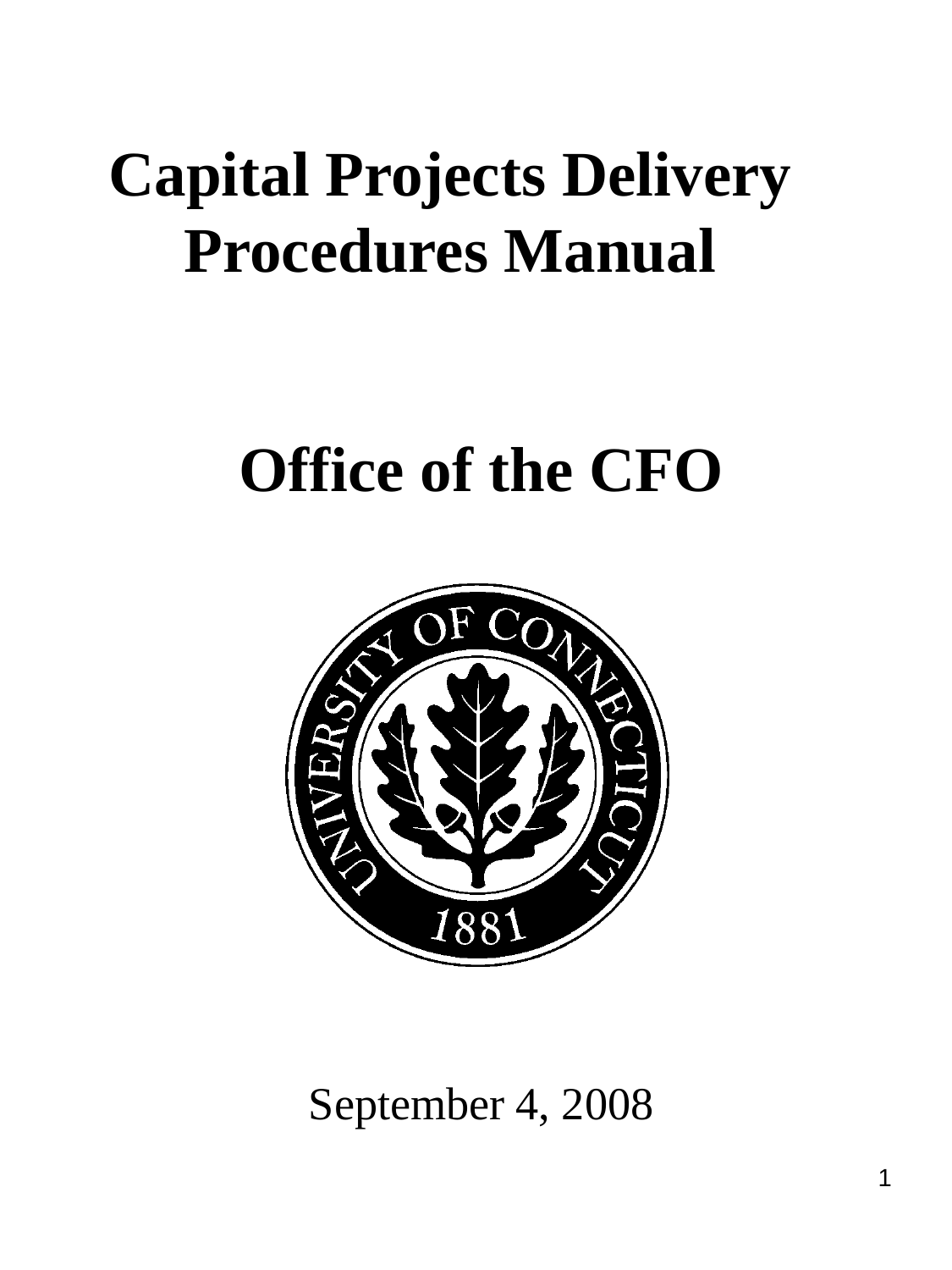# Table of Contents

### **University of Connecticut** – *Office of the Chief Financial Officer*

### **Financial Policies and Procedures for the Capital Project Delivery Process**

|    |                                                      |                                                        |                               |                                        |  |                                                             |  | Page |
|----|------------------------------------------------------|--------------------------------------------------------|-------------------------------|----------------------------------------|--|-------------------------------------------------------------|--|------|
| I. | Introduction to the Capital Project Delivery Process |                                                        |                               |                                        |  |                                                             |  |      |
|    | A. About the Manual                                  |                                                        |                               |                                        |  |                                                             |  | 4    |
|    |                                                      | <b>B.</b> Organizational Chart                         |                               |                                        |  |                                                             |  | 5    |
|    |                                                      | C. Definitions of Terms Used in the Manual             |                               |                                        |  |                                                             |  | 6    |
|    |                                                      | D. Major Systems Used                                  |                               |                                        |  |                                                             |  | 10   |
| Ш. | Project Initiation                                   |                                                        |                               |                                        |  |                                                             |  |      |
|    |                                                      | A. Authorization of the Capital Budget                 |                               |                                        |  |                                                             |  | 11   |
|    |                                                      | B. Budget Approval                                     |                               |                                        |  |                                                             |  | 12   |
|    |                                                      | C. Setting Up Capital Projects                         |                               |                                        |  |                                                             |  | 13   |
|    |                                                      | III. Procedures for Design and Construction            |                               |                                        |  |                                                             |  |      |
|    |                                                      | A. Contract Approval                                   |                               |                                        |  |                                                             |  | 14   |
|    |                                                      | <b>B.</b> Prequalification                             |                               |                                        |  |                                                             |  | 15   |
|    |                                                      | C. "Approval of Change to Original Contract, Work Plan |                               |                                        |  |                                                             |  |      |
|    |                                                      | or Purchase Order Request" (Greensheet) Checklist      |                               |                                        |  |                                                             |  |      |
|    |                                                      |                                                        | 1. Purchase Orders to Vendors |                                        |  |                                                             |  | 16   |
|    |                                                      |                                                        |                               | 2. Authorizing Use of Internal Vendors |  |                                                             |  | 17   |
|    |                                                      |                                                        | 3. Using the Greensheet Log   |                                        |  |                                                             |  | 18   |
|    |                                                      | D. "Approval for Payment" (Goldenrod) Checklist        |                               |                                        |  |                                                             |  |      |
|    |                                                      |                                                        |                               |                                        |  | 1. Approval of Vendor's Invoices Paid from a Purchase Order |  | 19   |
|    |                                                      |                                                        | 2. Paying an Internal Vendor  |                                        |  |                                                             |  | 20   |
|    |                                                      |                                                        | 3. Approval of Legal Invoices |                                        |  |                                                             |  | 21   |
|    |                                                      |                                                        |                               | 4. Approval of Miscellaneous Costs     |  |                                                             |  | 22   |
|    |                                                      | IV. Accounting Procedures                              |                               |                                        |  |                                                             |  |      |
|    |                                                      | A. Payroll Allocation                                  |                               |                                        |  |                                                             |  | 23   |
|    |                                                      | B. Recoding Expenditures by Journal Voucher            |                               |                                        |  |                                                             |  | 24   |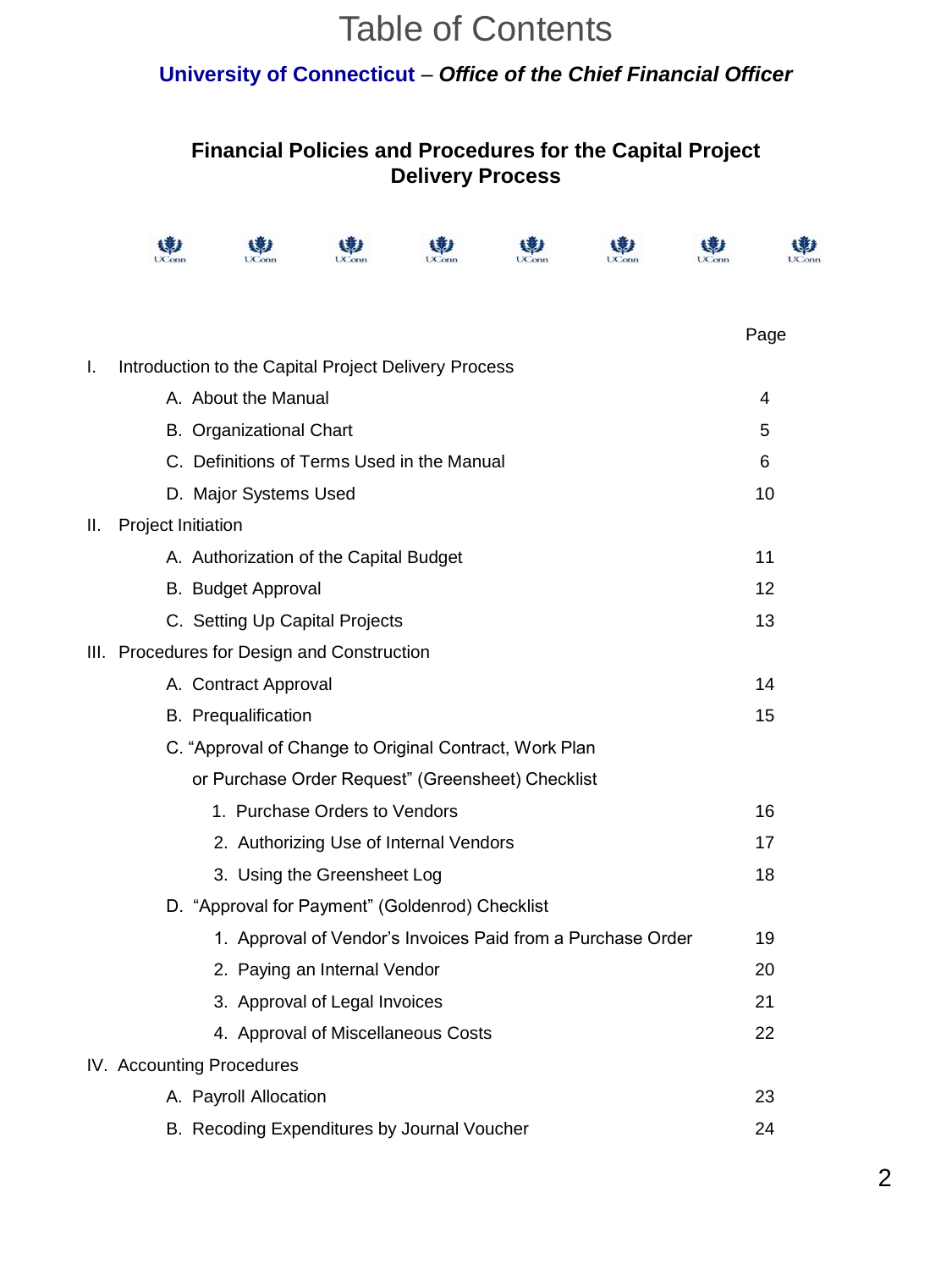# Table of Contents - Continued









 $\mathbf{Q}$ 



|     |                                                                       | Page   |
|-----|-----------------------------------------------------------------------|--------|
|     | C. Reimbursing UCHC for Deferred Maintenance/Code/ADA Renovation      |        |
|     | Lump Sum and Equipment, Library & Telecommunications Expenditures     | 25     |
|     | D. UCHC Deferred Maintenance/Code/ADA Renovation                      |        |
|     | Lump Sum and Equipment, Library & Telecommunications                  |        |
|     | <b>Expenditures Reconciliation</b>                                    | 26     |
|     | E. Equipment, Library Collections & Telecommunications                | 27     |
|     | F. Disbursement of Authorized Bond Proceeds                           | 28     |
|     | G. Project Financial Closeout                                         | 29     |
|     | H. Project Reporting                                                  | 30     |
| V.  | UCONN 2000 Project Audits                                             | 31     |
| VI. | Office of the CFO - Other Roles                                       |        |
|     | A. Meetings                                                           | 32     |
|     | B. Involvement in the Preparation of University Financial Information |        |
|     | 1. Asset Capitalization                                               | 33     |
|     | 2. Accruals for Corrective and Remediation Project Expenses           | 34     |
|     | 3. State Bond Reconciliation for Capital Project Accounts             | 35     |
|     | VII. Appendix                                                         | 36, 37 |
|     |                                                                       |        |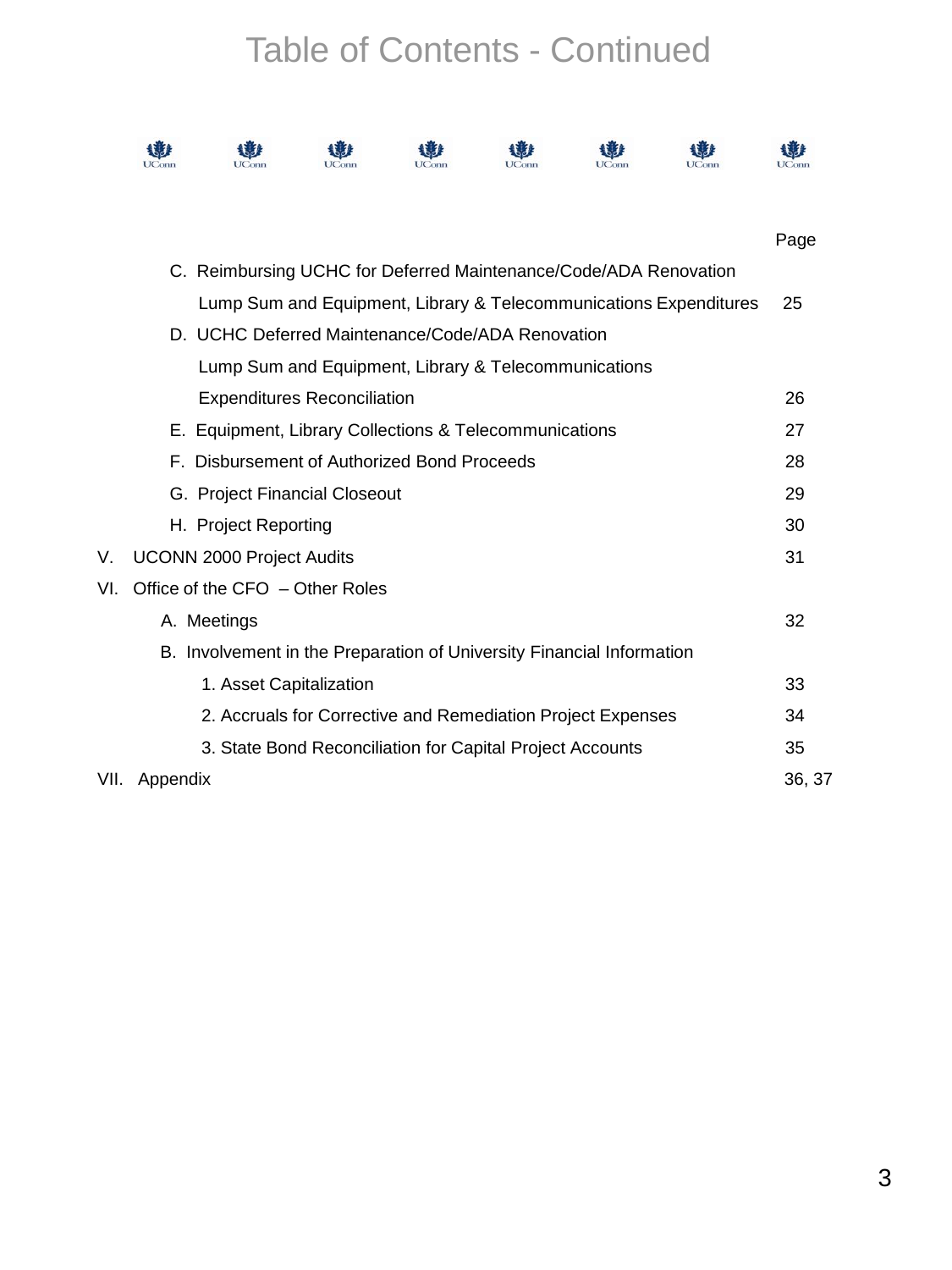(3)

镰

### About the Manual

13

The purpose of this manual is to document the policies and procedures of the Office of the Chief Financial Officer (CFO) as they relate to the Capital Project Delivery Process. These policies and procedures range from the high level development of the Annual Capital Budget that is presented to the Board of Trustees each year and authorized by the Governor to the day to day authorizations required to pay an invoice. Included are other related procedures and roles of the Office of the CFO, such as the Prequalification of Vendors and examples of Reports produced.

These policies and procedures were written in conjunction with the Mission Statements of the Office of the CFO and the Office of the Controller. They also are written to be consistent with the policies and procedures of Architectural and Engineering Services (AES) as well as Capital Project and Contract Administration (CPCA).

These policies and procedures also apply to Capital Projects for the University of Connecticut Health Center (UCHC) that are funded with 21<sup>st</sup> Century UConn bond funds, but excludes all UCHC Deferred Maintenance/Code/ADA Renovation Lump Sum and Equipment, Library & Telecommunications Expenditures. (see Procedure Number IVD on page 26).

Each individual procedure includes a timeline which represents the life of a Capital Project. Some of the procedures fit into a specific phase of the project as shown below.



Many procedures in sections III and IV span several phases of a project which is indicated by a yellow line for those procedures. Other procedures are not specific to this timeline.

The gray sections in procedures list only tasks, deliverables, and Notice/Review/Approval that are pertinent to Accounting.

As with most Policies and Procedures, these are continuing to evolve in order to adapt to changing laws, procurement rules, accounting interpretations and University organizational structure. We are always striving to make our Policies and Procedures as clear and efficient as possible. We will continue to update this manual if approved changes occur. We will also update any items that are in the Appendix.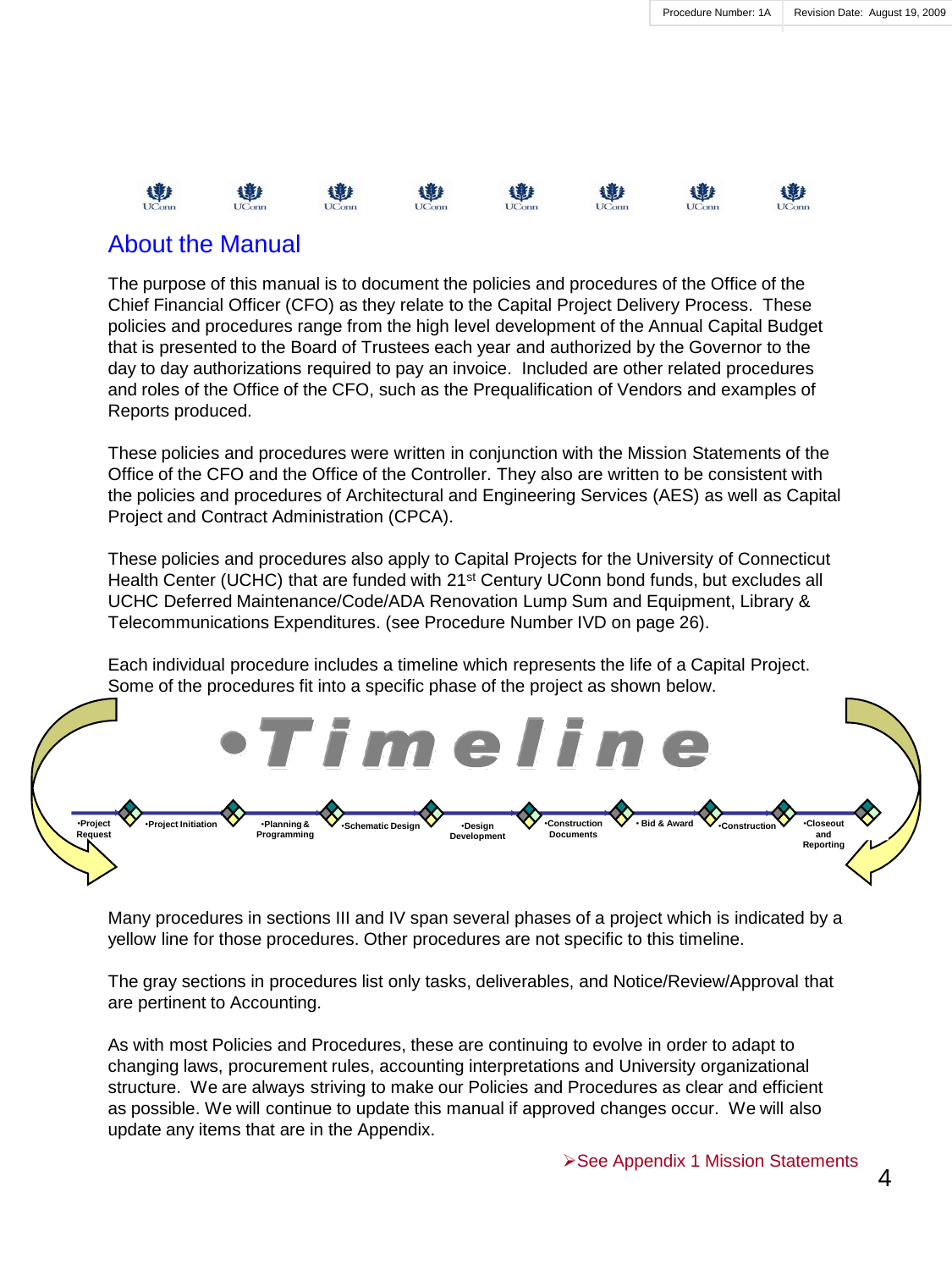

 $\bigcirc$  UConn

(the UConn









(参)

# Office of the CFO

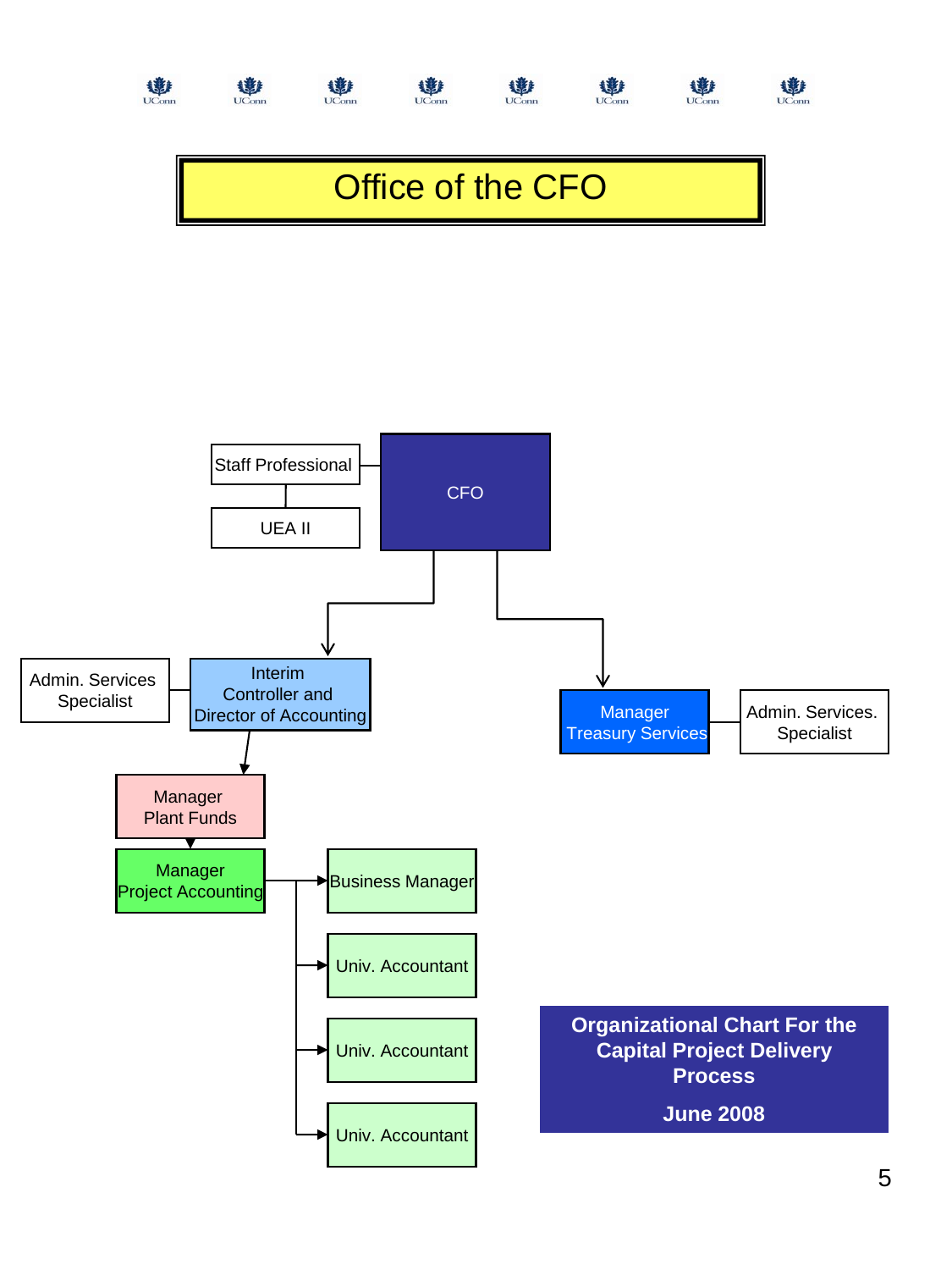### Definitions of Terms Used in the Manual



#### ARCHITECTURAL AND ENGINEERING SERVICES (AES)

Architectural and Engineering Services provides proactive, professionally managed leadership to plan and implement quality, cost-effective, long and short term facility solutions that enhance the mission of the University, embrace our partnership with our community, and ensure proper treatment of University land, natural resources and the environment in the process. This office is responsible for the planning, design, and project management for the building and renovation of facilities, infrastructure and landscapes.

#### BUILDING AND GROUNDS COMMITTEE (B&G)

B&G has been charged by the President with responsibility for policy and decision-making relative to the physical infrastructure at the Storrs and Regional campuses. This responsibility encompasses:

1) Prioritizing construction of new buildings, major renovation projects, and other major capital projects, including equipment, information technology and major software acquisitions;

2) Planning, prioritizing and monitoring the expenditure of UCONN 2000 funds, Phases I, II and III, and capital funds from other sources for UCONN 2000 named projects, in a manner that best supports the academic mission and ensures proper financial reporting to the President, Board of Trustees and external entities;

3) Establishing and implementing plans to utilize the UCONN 2000 Deferred Maintenance funds in a way that addresses the highest priority deferred maintenance needs of the Storrs and Regional campuses;

4) Establishing and maintaining mechanisms to receive, consider and incorporate into campus plans input from advisory groups relative to environment, facilities and utility master planning, landscaping, signage and other elements that contribute to the aesthetic quality of the University experience.

### BUILDING, GROUNDS AND ENVIRONMENT COMMITTEE (BG&E)

In 2006, the Chair of the BOT established a Building, Grounds and Environment Committee to augment Board oversight of the University's capital project program. Areas of review, planning and oversight responsibility:

•Resources, capacity, distribution, management, construction and regulatory issues:

- Water
- Storm water
- Air
- Sanitary sewer

•Environmental and regulatory compliance and reporting •Infrastructure, repair maintenance and capital projects:

- Steam
- Chilled water
- Electrical
- Gas

•Property Acquisition, Disposal, Leasing

•Local Government Relations

•Deferred Maintenance

• Status Review (information)

•Master Planning

• UCONN 2000 program and projects (information)

**≻See Appendix 2 Capital Project Delivery** Process - Administrative Services and Financial Procedures Chapter 2

6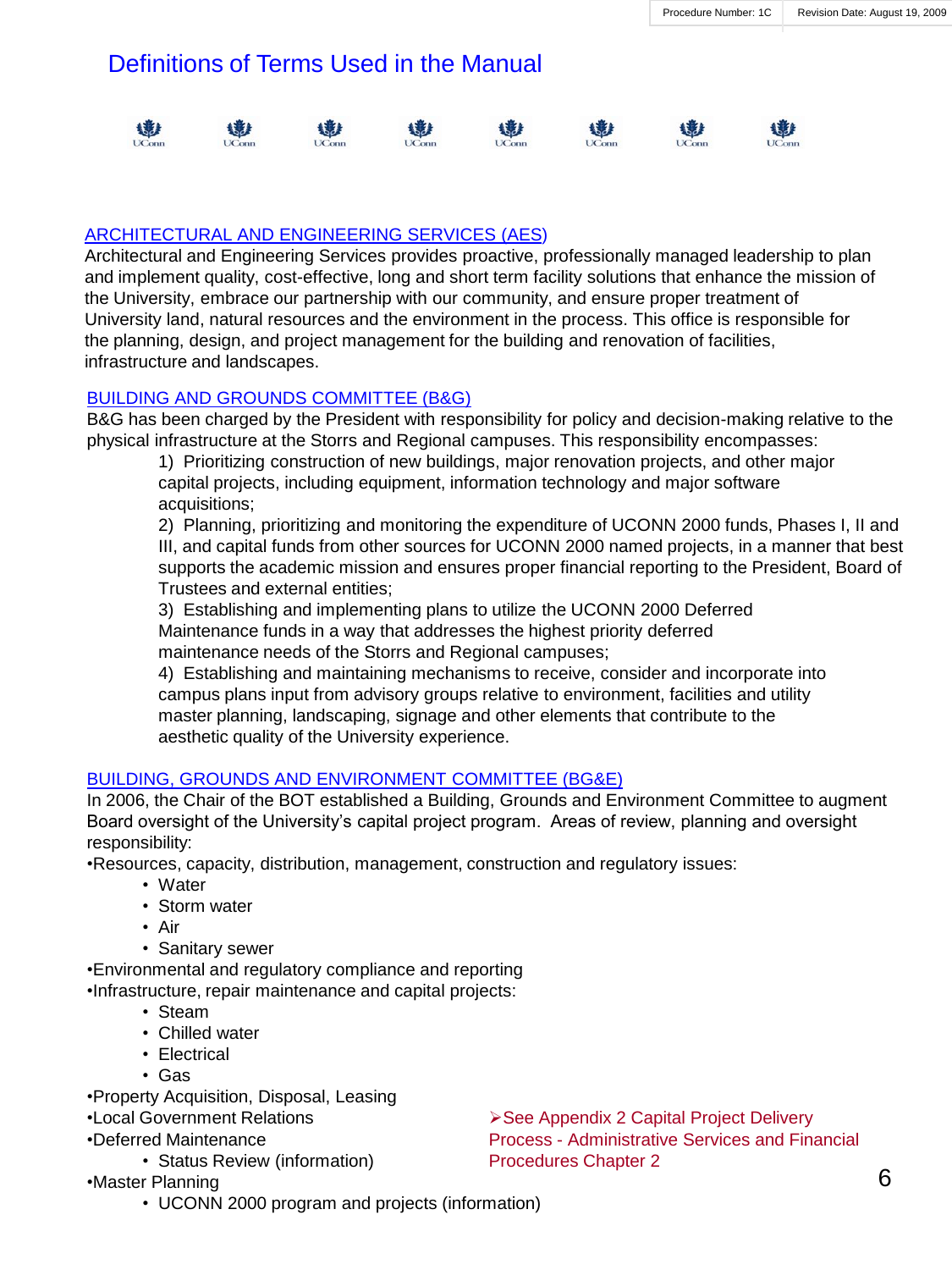### Definitions of Terms Used in the Manual - Continued

### CAPITAL PROJECTS AND CONTRACT ADMINISTRATION (CPCA)

This office is responsible for managing the pre-qualification, contract acquisition, and on-going project procurement processes

### CONSTRUCTION MANAGEMENT OVERSIGHT COMMITTEE (CMOC)

During the 2006 Legislative Session, Section 3. HB 5695 Public Act No. 06-134 established a seven-member Construction Management Oversight Committee comprised of four members appointed jointly by the Governor and Legislative leadership and three members from the Board of Trustees. The Chair of CMOC will be designated by the Board of Trustees. CMOC shall review and approve the University policies and procedures under which the UCONN 2000 program operates, including the selection of design professionals and contractors, contract compliance, building and fire code compliance, deferred maintenance and change orders. CMOC will also review, at the completion of a named project, the University's project management with respect to the policies and procedures it approved. Every other year, the Committee will prepare a summary of construction performance of the UCONN 2000 program. CMOC will submit to the Board of Trustees each assessment, summary and review it completes. The Board is required to review each such report, initially, without the presence of University staff members.

### JOINT AUDIT AND COMPLIANCE COMMITTEE (JACC)

The primary function of the Joint Audit and Compliance Committee (JACC) is to assist the University of Connecticut Board of Trustees and the University of Connecticut Health Center Board of Directors in fulfilling their oversight responsibilities relating to: the integrity of the University's financial statements, the systems of internal control, the performance of the internal audit function, and the University's compliance with legal and regulatory requirements. In so doing, it is the responsibility of the JACC to maintain free and open communication among the Committee, management, the internal auditors and compliance officers/staff of the University. The JACC shall take all appropriate actions to set the overall University tone for quality financial reporting, sound business practices, and ethical behavior.

### PLANT ACCOUNTING (PA)

The PA unit reports to the Accounting Office and is responsible for financial oversight and maintenance of the project accounting records in the Fixed Asset Management Information System (FAMIS) and the University's Financial Records System (FRS). While FRS maintains the official accounting records for all of the University's expenditures, FAMIS serves as a project management tool which can record line item budgets, project commitments and expenditures.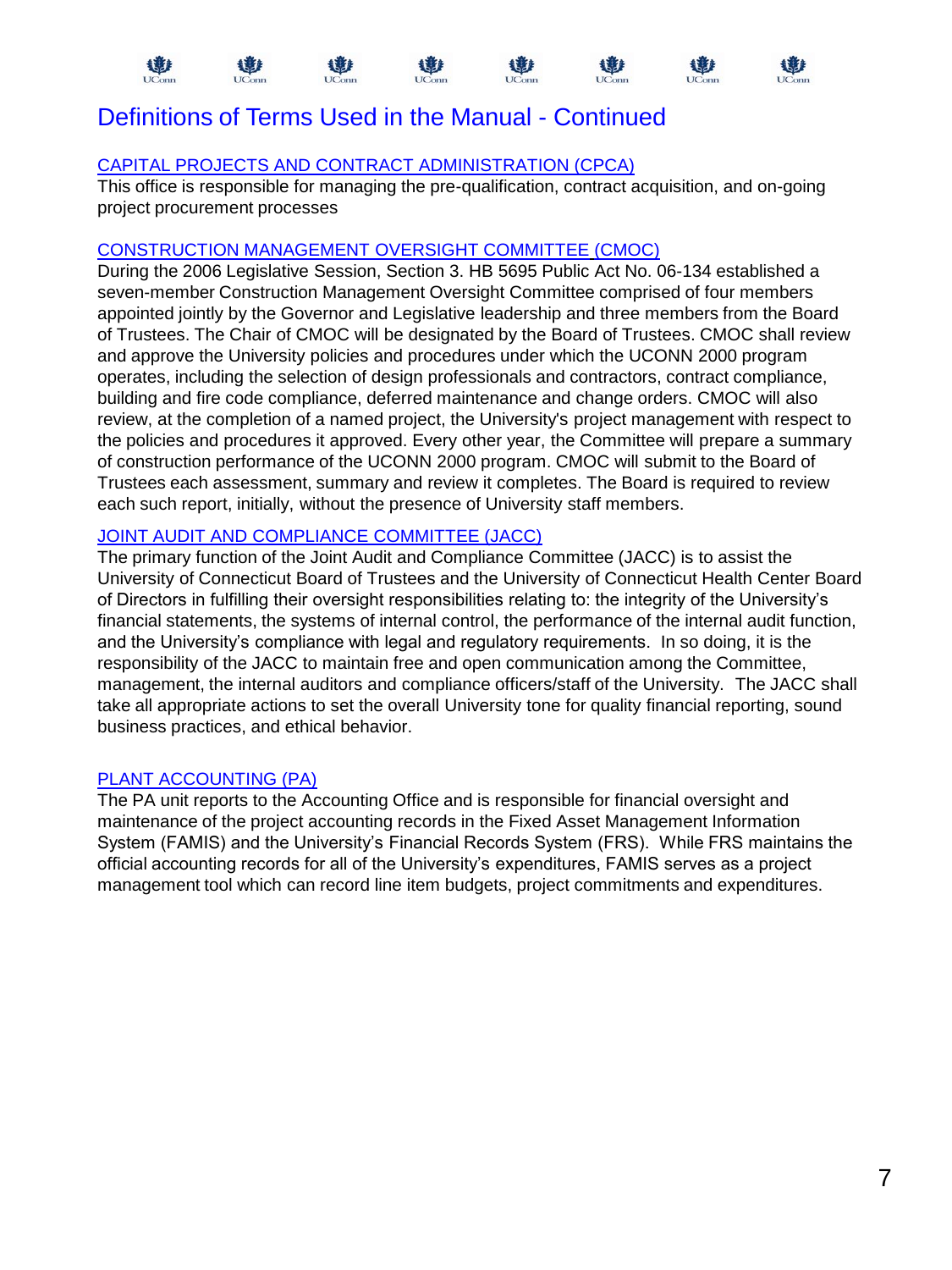

### Definitions of Terms Used in the Manual - Continued

### UCONN 2000 / 21st CENTURY UCONN

The UCONN 2000 program is designed to modernize, rehabilitate and expand the physical plant of the University. In 1995, the General assembly enacted, and the Governor signed into law, Public Act 95-230, An Act to Enhance the Infrastructure of the University of Connecticut. The law, known as UCONN 2000, is now codified as Section 10a-109(a) to 10a-109(y), inclusive, of the Connecticut General Statutes. UCONN 2000 authorized Phase I and Phase II projects, estimated to cost \$1,250 million and to be financed over a ten year period. In 2002, Public Act No. 02-3, An Act concerning 21st Century UConn, amended the original law by extending the UCONN 2000 program for an additional ten year period and authorizing Phase III UCONN 2000 projects (including the UConn Health Center) estimated to cost an additional \$1,348 million. The UCONN 2000 program, including Phases I, II and III is estimated to cost \$2,598 million.

During the 2007 legislative session, the Governor introduced a proposal to create a new final year (2016) for the UCONN 2000 program, funded at \$90.9 million. The proposal was subsequently enacted. Because the new final year's funding is made available by reducing existing annual authorizations (2008 through 2015), the total cost of the program remains unchanged.

### NON-UCONN 2000 FUNDING

Some projects are funded exclusively with UCONN 2000 funding. However, the law provides that projects may also be funded from other sources including gifts, grants, departmental funds, and other state bonds, as well as any combination of these. These funds should be in-hand before the project begins. Any exceptions must be approved by the CFO. When there are multiple funding sources in a project, UCONN 2000 funding is generally spent first. However, the sequence of funding expenditures is project dependent.

### CHAPTER 2

This is the section of the Capital Project Delivery Process Manual effective as of July 1, 2005. Chapter 2 is called "Administrative Services and Financial Procedures" and is used as a guideline for our current administrative and financial procedures for the planning, design and construction phases of Capital Project delivery.

### THREE-STAGE BUDGET PROCESS

Project budgets at different stages are presented ot the University President and the Board of Trustees during the planning, design and construction phases. The presentation of budgets to the Board of Trustees is the joint responsibility of the VP & COO and the VP & CFO.

1. For all capital projects for which planning commences after July 1, 2005, and for which expenditures are projected to equal or exceed \$500,000, the "three-stage" budgets (planning, design and final) will be presented to the Board of Trustees for approval for those capital projects commencing after July 1, 2005 for which expenditures are projected to be less than \$500,000, authority to approve the budget rests with the President or his designee.

Planning Budget – This Budget signals the beginning of the planning process for each new building or major renovation project. The contingency at this juncture must be at least 10% of the total project cost to reflect the preliminary nature of the budget. Approval allows the University to proceed with design of the facility.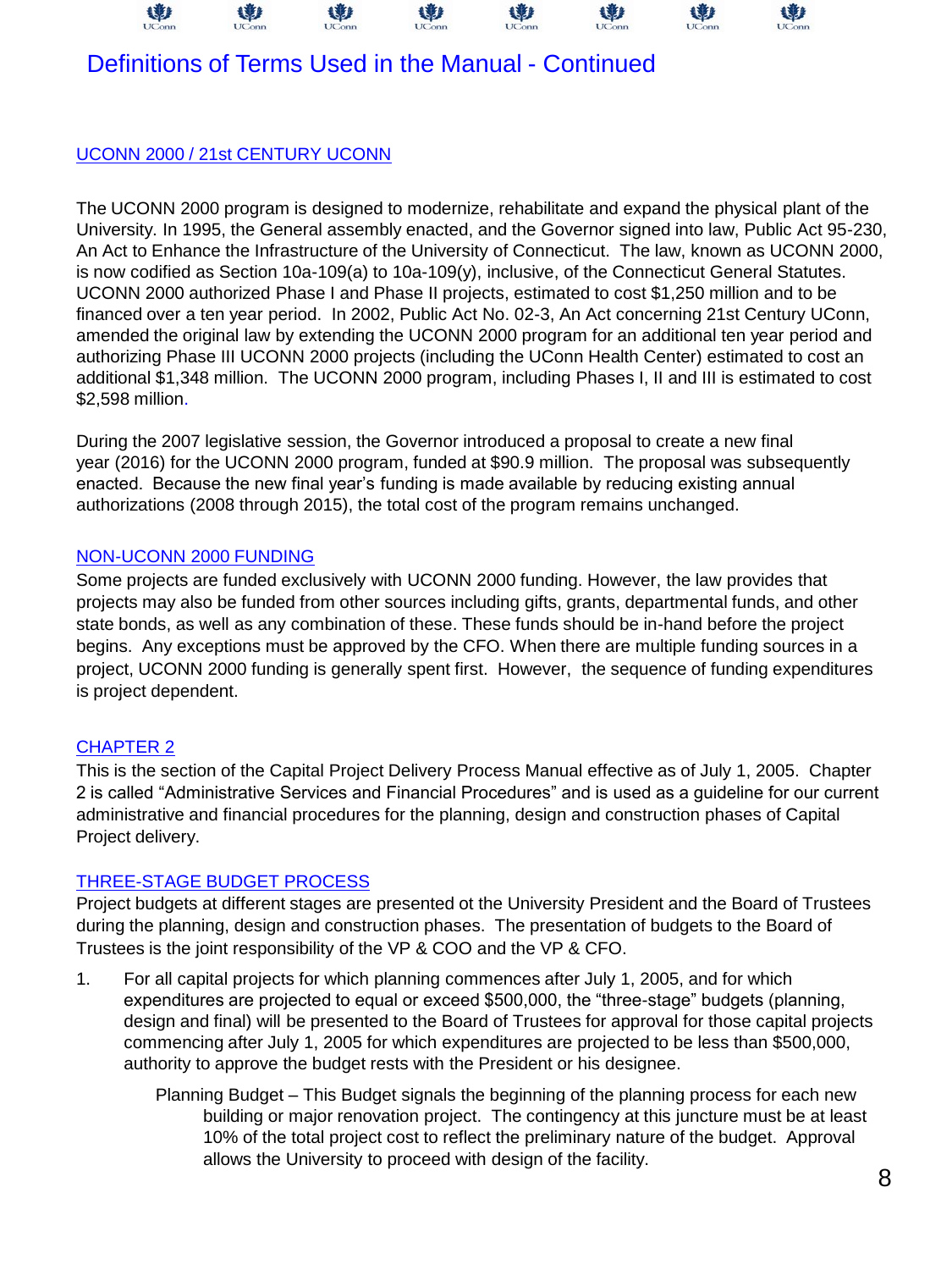





### Definitions of Terms Used in the Manual - Continued

- Design budget Once the project design has been completed, University administration submits a more definitive budget reflecting the architect's or engineer's estimate of cost based on the design. The contingency balance at this juncture must be at least 8% of total project cost to reflect the potential for deviations as bids are received for the project's components.
- Final Budget: When bids and final costs for the major components have been received and construction is ready to begin, the final construction budget will be presented to the Board of Trustees. At this juncture, the contingency must be at least 5% of total project cost to cover change orders during construction.
	- Revised Budget: Even though every effort is made to construct facilities within the amount of the Final Budget, it is inevitable that there will be occasions when actual costs are projected to exceed these numbers. Increased focus on budgeting will allow the administration to predict these overages prior to the actual occurrence. When the total expenditures are anticipated to exceed the budgeted level by 5% or greater, a revised budget will be presented to the Board of Trustees for prior approval. (Board of Trustees policy permits the administration to approve changes up to 5%, provided certain criteria are met, including a report to the Board of Trustees).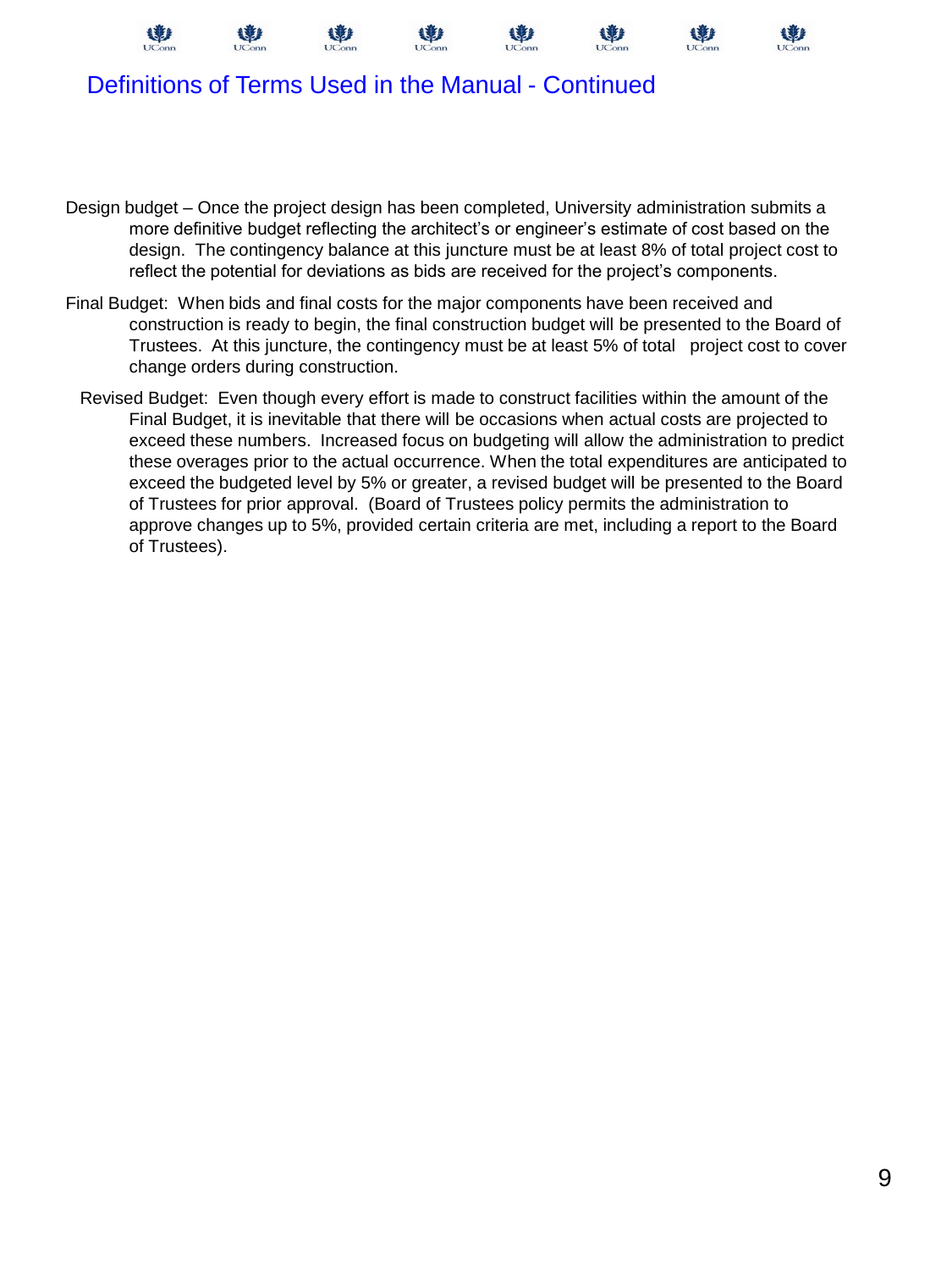



#### 戀 镰

### Major Systems Used

### **FRS**

The Financial Records System, also known as FRS, is the accounting system used by the University of Connecticut to prepare accounting transactions, process accounting data and generate various accounting and financial reports. This system is administered by the Controller's Office through the Financial Systems Office (FSO) and maintained by University Information Technology Services (UITS).

FRS, as it exists at UConn, consists of four modules or components. These modules each have a specific function within the system. The modules and their functions are listed below. They are fully integrated to provide significant functional and technical advantages.

**Financial Accounting** (FA): Assists in the day-to-day management of financial activities through such functions as record-keeping, cash management, grant/contract management, budget & encumbrance control, institutional reporting and year-end processing.

**Accounts Payable** (AP): Manages the payment activity within the University. Provides the means for creating vouchers from invoices, producing & reconciling checks, and storing payment data that will be used by the FA module to update its ledgers. Maintains Accounts Payable information on vendors.

**Purchasing:** Maintains Purchasing information on vendors. Within this module the user may also create, change, print and transfer such documents as purchase requisitions, purchase orders, master orders and future orders. Receiving information is also entered in this module as well as the posting of invoices.

**Fixed Assets** (FX): Aids managers in administering, accounting for and preserving the institution's investment in property, plant and equipment. The primary functions of this module include recording the value of plant assets, calculating & recording depreciation, fixing custodial responsibility for assets, providing current & accurate data to support resource allocation & budgeting and providing maintenance & insurance data.

Financial Data that appears in reports generated from the Office of the CFO comes from FRS.

### **FAMIS**

The University is currently using the following three modules of FAMIS (Fixed Asset Management Information System):

### **Capital Project Management**

This module tracks project information such as name, description and FRS accounts as well as project budgets, commitments and costs.

### **Work Order Control**

Facilities Operations is responsible for the execution and coordination of various services relating to the University's physical plant, grounds and related infrastructure with the goal of providing an environment that promotes quality education.

### **Space**

Maintains an accurate inventory of space, including departmental assignment and room usage within the university.

### **CAPSTAT**

The Capstat system was developed inhouse and was used as the Capital Project Management System as well as the Work Order Control System until FAMIS was implemented in FY 2006. Modules included Project Funding, Project Purchase Orders, Project Payments, Project Change Orders, and Work Order System. Capstat is mainly used for historical data.

- **≻See Appendix 3 FRS Sample Screens**
- ▶ See Appendix 4 FAMIS Sample Screens
- See Appendix 5 FAMIS Procedures
- **≻See Appendix 6 Capstat Sample Screens**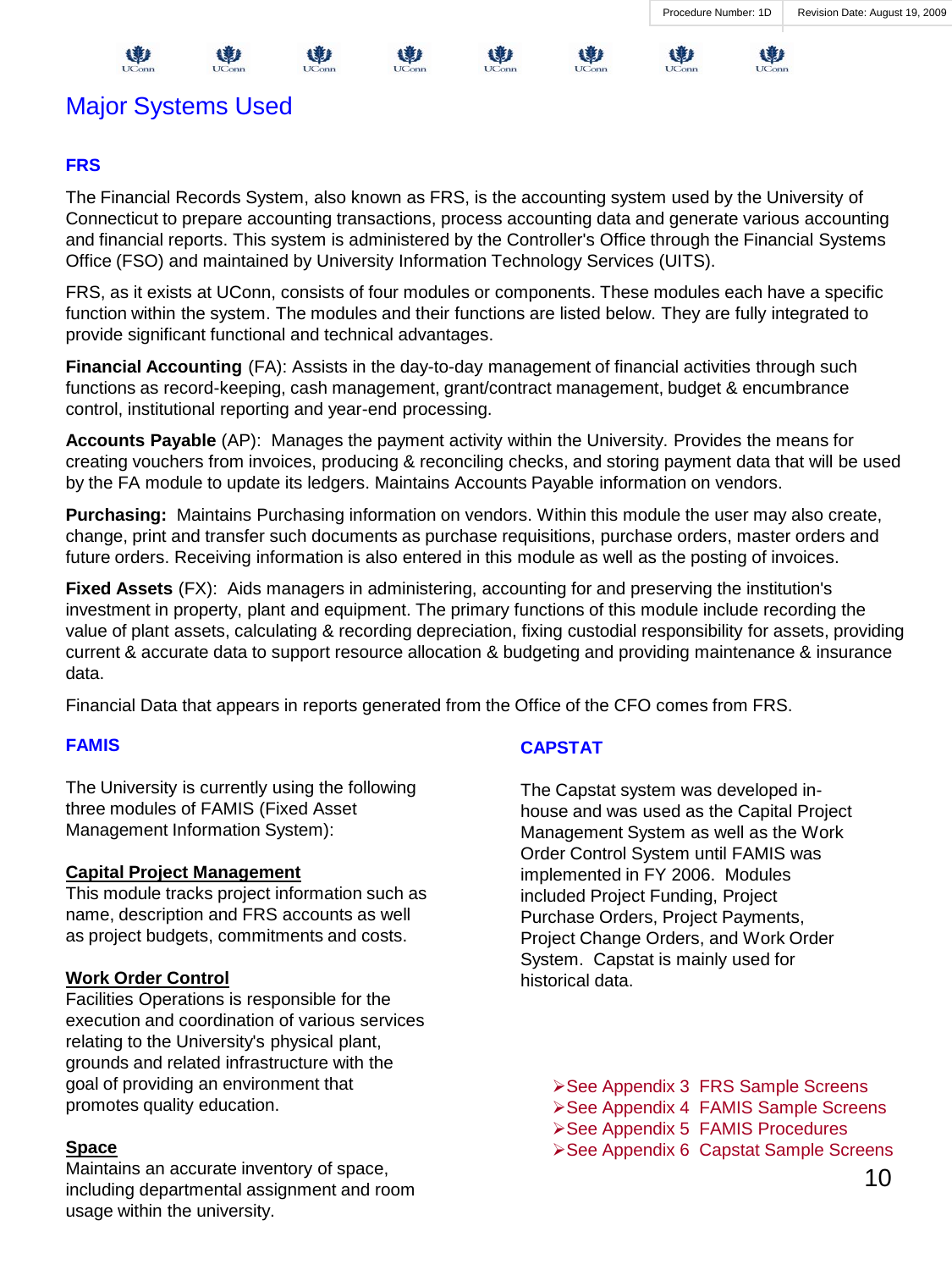### Authorization of the Capital Budget

The purpose of this procedure is to establish the protocols for the Authorization of the Capital Budget. The capital budget for UCONN 2000 is presented annually to the University's Board of Trustees (BOT). This includes the proposed named projects with descriptions, amounts and funding analysis and the indenture authorizing the General Obligation Debt Service Commitment bond issuance. Also presented are the Deferred Maintenance/Code/ADA Renovation Lump Sum project list, the UCONN 2000 Phase III Preliminary Outline by Fiscal Year and indenture amendments for prior year as needed. Once the capital budget and related indentures are approved by the BOT, a letter requesting authorization to bond for projects approved in the capital budget is sent to the Governor. The Governor may approve or disapprove the request; if not acted upon in 30 days, the request is deemed approved.

Special requests are made to the BOT and the State of Connecticut Legislature (Bond Commission) to amend the UCONN 2000 project list as needed.



#### **Tasks**

• Present the capital budget to the BOT annually along with the indenture authorizing the General Obligation Debt Service Commitment (GODSC) bond issuance

- Present the list of Deferred Maintenance/Code/ADA Renovation Lump Sum projects
- Present the UCONN 2000 Phase III Preliminary
- Outline by Fiscal Year
- Develop and present prior year indenture amendments as needed
- Request authorization from the Governor to bond for named projects approved in the capital budget
- Request amendment by the General Assembly of the UCONN 2000 Phase III project list as needed
- Initiate & sell Special Revenue Bonds as determined by the BOT
- Set up projects in FAMIS
- Set up FRS accounts and move bond funding into accounts

### **Deliverables**

- Proposed FY 20XX Authorized Projects and Funding Analysis of Projects
- FY 20XX Deferred Maintenance/Code/ADA Renovation Lump Sum Projects
- Recommendation to BOT to approve the Indenture authorizing the General Obligation Debt Service Commitment Bonds
- UCONN 2000 Phase III Preliminary Outline by Fiscal Year
- Letter from UConn President to Governor seeking authorization to bond for named projects
- Request to BOT and Legislature to Add a New Named Project
- Projects in FAMIS
- Funded FRS accounts

### **Notice/Review/Approvals**

A – BOT approves Capital Budget and Indenture

娜

輿

- A Governor authorizes bonding for projects
- N -- Inform AES and Accounting of new projects and available funding

### **Resources**

• The General Statutes of Connecticut, Sections 10a-109a to 10a-109y inclusive

See Appendix 7 Fiscal Year 2007 Capital Budget **≻See Appendix 8 Approval of Deferred** Maintenance/Code/ADA Renovation Lump Sum Project List for FY07

▶ See Appendix 9 UCONN 2000 Phase III (21st Century UConn) Preliminary Outline by Fiscal Year **≻See Appendix 10 Request to Add a New Named** Project to the BOT

▶ See Appendix 11 Board of Trustees Letter to Submit to the Governor and Approved Resolution for the Issuance of Securities

▶ See Appendix 12 General Statutes of Connecticut, Sections 10a-109a to 10a-109y Inclusive

**≻See Appendix 13 Request to Add a New Named** Project to the Legislature

See Appendix 14 Thirteenth Supplemental Indenture Authorizing University of Connecticut General Obligation Bonds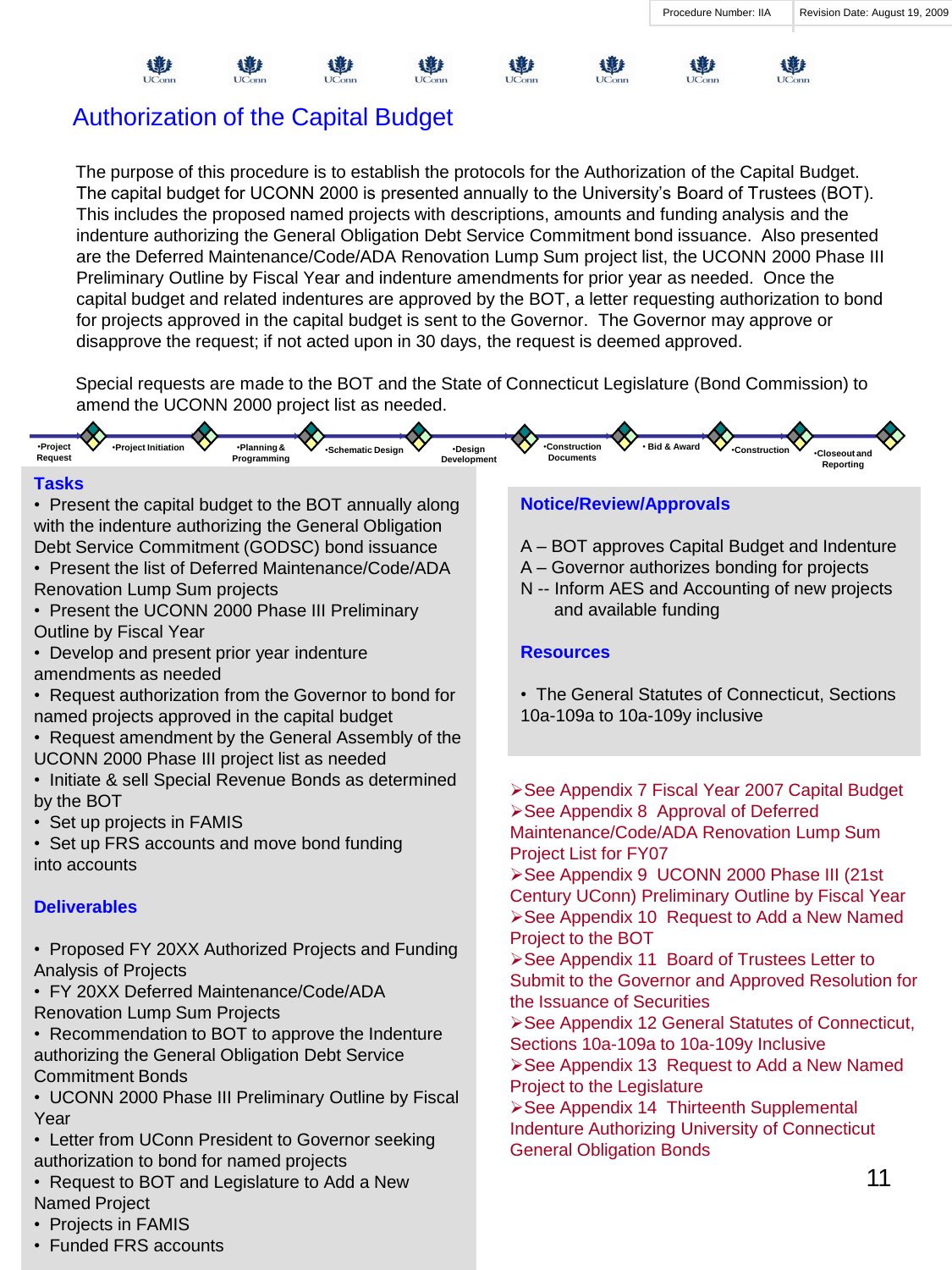( 2

₩



The purpose of the Budget Approval procedure is to ensure that all projects have budgets prior to the commencement of the project and that budgets are adjusted when necessary as the project proceeds. Projects over \$500,000 require BOT approved budgets at their various stages – Planning, Design and Final. In addition, Revised Final Budgets can be submitted for approval. Contingency minimums are 10% for Planning, 8% for Design, and 5% for Final.

When the total expenditures are anticipated to exceed the budgeted level by 5% or greater, a revised budget must be presented to the BOT for prior approval. The Board of Trustees policy permits the administration to approve changes up to 5%, provided certain criteria are met, including a report to the Board of Trustees.

For projects under \$500,000, budgets are supplied by AES/CPDC and should be updated throughout the project. In addition, UCONN 2000 named projects with budgets less than \$500,000 must be approved by the VP & CFO, and DM projects less than \$500,000 must be approved by B & G.



#### **Tasks**

• CFO's office reviews project budgets to be submitted to the BOT for adherence to format and funding authorization (or to be submitted to VP & CFO or B & G if <\$500,000)

• Plant Accounting updates budgets in FAMIS as BOT approvals are received

• Plant Accounting updates budgets in FAMIS

as B&G approvals and changes are received

### **Deliverables**

- Approved budgets for the BOT meetings
- Updated budgets for projects in FAMIS

### **Notice/Review/Approval**

R - Review project budgets to be submitted to BOT See Appendix 2 Capital Project Delivery

Process – Administrative Services and Financial Procedures Chapter 2 See Appendix 15 Approval of Budget for UCONN 2000 Projects under \$500,000 ▶ See Appendix 17 Sample Approval of Project (Final) Budget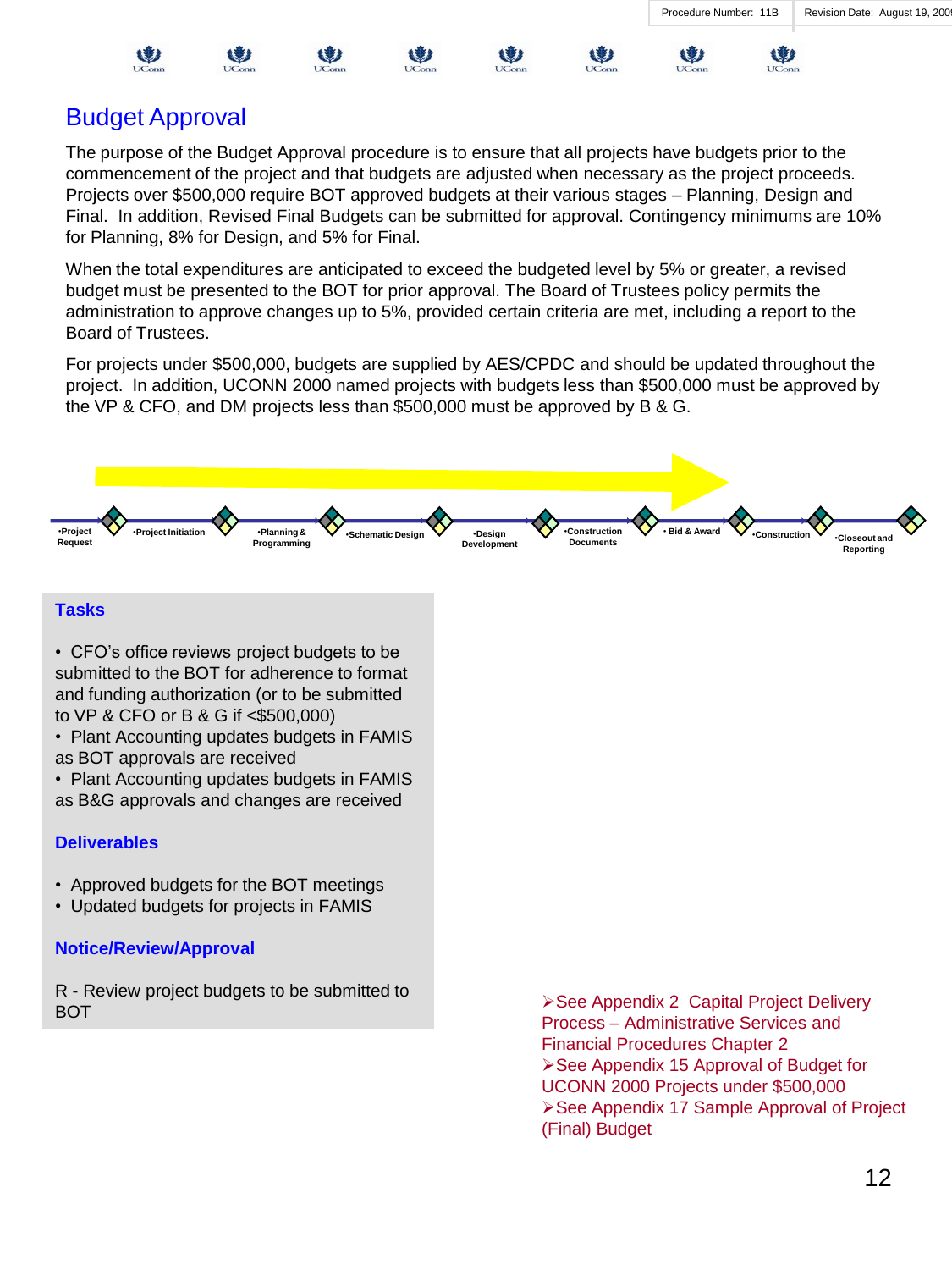

### Setting up Capital Projects

The purpose of this section is to establish the protocols used to set up capital projects in FRS and FAMIS. A capital project over \$500,000 is created when a budget is approved by the BOT. Deferred Maintenance projects are initially authorized by the Deferred Maintenance/Code/ADA Renovation Lump Sum Project List presented to the BOT annually. Any changes to the DM Project List are authorized by the Building & Grounds Committee. The B&G also authorizes all non-UCONN 2000 funded projects over \$50,000. Initial budgets for projects under \$500,000 are supplied by AES (Campus Planning, Design and Construction – (CPDC) at the Health Center). These budgets must be approved by the VP & CFO.

Funding other than UCONN 2000 funding is secured by Plant Accounting working with Departmental personnel, Foundation personnel, the University's Budget Office and/or the Office of the CFO.

Plant Accounting in Storrs sets up UCONN 2000 funded projects for the Health Center, except for the DM funded projects. DM projects for the Health Center are part of the procedure "Reimbursing UCHC for DM and Equipment, Library & Telecommunications Expenditures."

Projects are set up using information from the Project Initiation Form from AES.



### **Tasks**

- Assign a Project Number
- Set up an FRS account in a project for each type of funding
- Set up project in the FAMIS Capital Project System
- Enter the budget into FAMIS
- Move the funding into the FRS project accounts
- Encumber Foundation funding if applicable

### **Deliverables**

• Project entered into FAMIS and FRS accounts set up and funded

### **Notice/Review/Approval**

- A Project budget approved by the BOT >\$500,000
- A Project budget approved by VP & CFO <\$500,000
- A DM project approved by the B&G < \$500,000
- A Non UCONN 2000 project > \$50,000 approved by B&G
- N Email informing AES that a project has been created in FAMIS

See Appendix 15 Approval of Budget for UCONN 2000 Projects Under \$500,000 ▶ See Appendix 16 Discuss Purchasing Policies and Advancement of Foundation Funds Meeting Minutes 4/25/06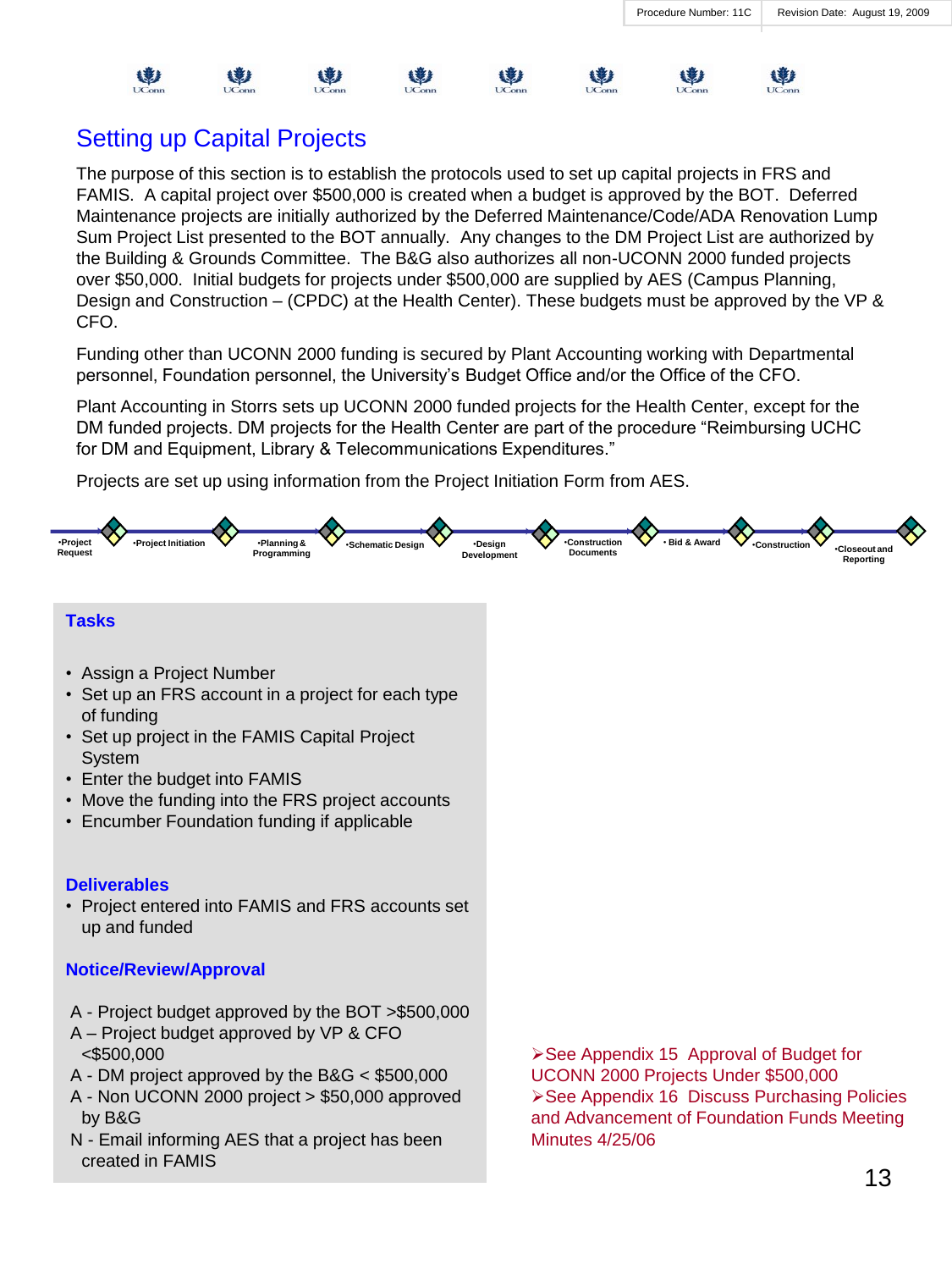

### Contract Approval

The purpose of the contract approval process is to ensure that all phases of engaging an Architect or a Construction Contractor have been in accordance with all University and State regulations. When a vendor has been selected, the contract is routed with a "Contract Approval Request" form that is signed by AES/CPDC, CPCA, VP and COO, and Plant Accounting. Plant Accounting verifies that all UCONN 2000 funding has been approved and/or all non-UCONN 2000 Funding is in place and that the contract falls within the approved budget. Plant Accounting will not sign the contract Approval Request form unless the funding has been verified.



forward to CPCA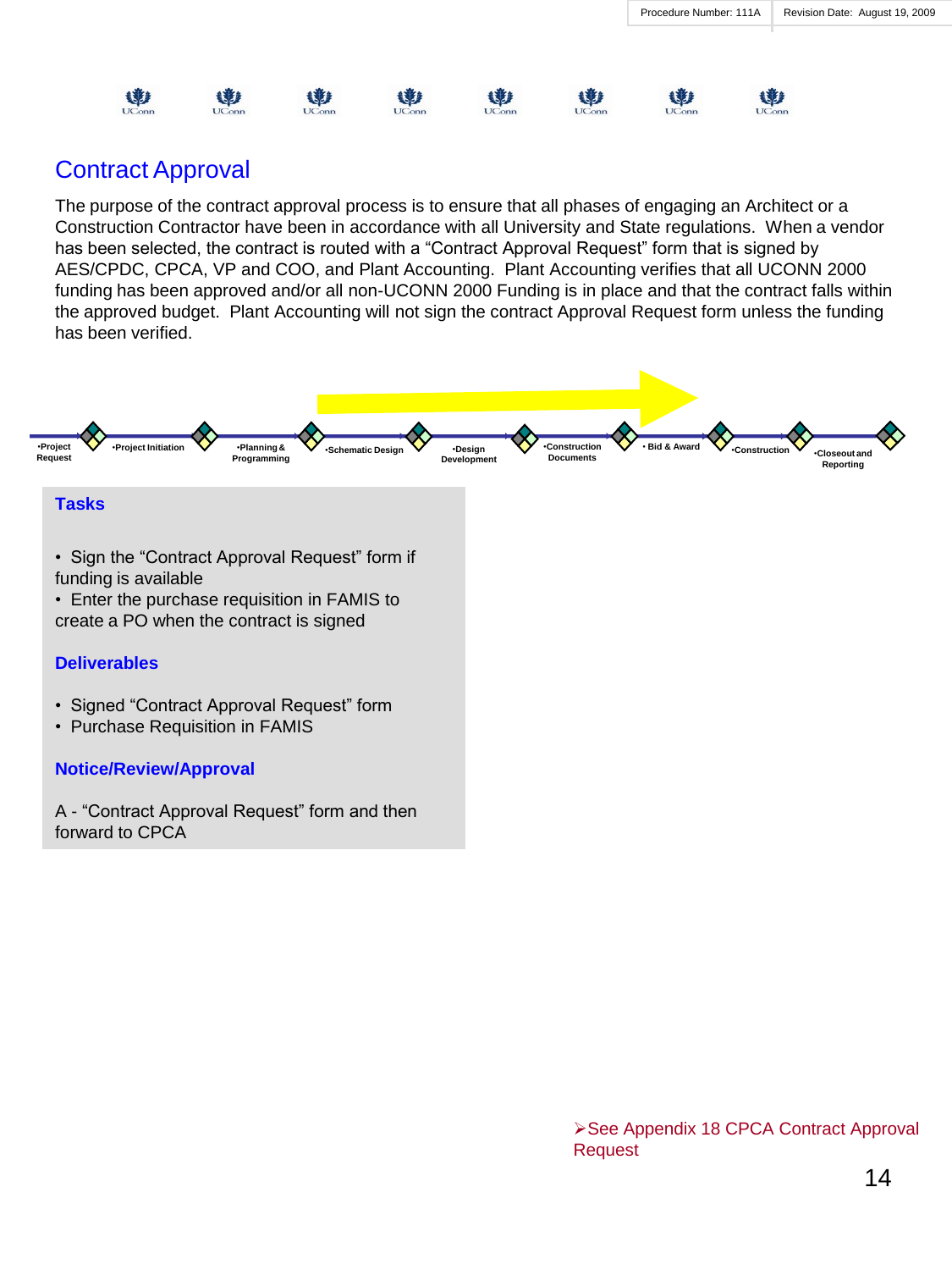









### **Prequalification**

The purpose of prequalification is to evaluate and select construction contractors who will be invited to bid on a project. The role of Plant Accounting in the prequalification process is limited to assessing the financial capability of a vendor to complete a specific project, while the evaluation committee composed of AES and CPCA staff considers other factors such as experience. Applicants are either accepted (may be pending submission of additional financial information) or rejected depending on the calculation of financial statement ratios and the comparison to standards for the industry. The ratios evaluated are the z-score (a bankruptcy predictor), suggested sales, suggested working capital, current ratio, return on net worth, and total liabilities to net worth. The standards used to compare the contractor ratios are calculated based on Dun and Bradstreet Industry Norms and Key Business Ratios, as well as the size and duration of the project. If a project is valued at \$1 million or greater, an audited financial statement including the independent auditors report, balance sheet, income statement, cash flow statement and the notes to the financial statements are needed. These statements cannot be older than 15 months as of the date of the application. In addition, applicants for prequalification must supply interim financial statements no older than 6 months as of the date of application. For projects less than \$1 million or involving a single trade contractor, an audit is preferred but reviewed or compiled statements will be accepted.



### **Tasks**

• Obtain financial statement information from CPCA along with size and duration of project and application date

• Calculate standards for the project

• Review financial statements and notes of each applicant and calculate ratios for individual applicants

• Summarize ratios and compare to standards, with additional comments regarding interim requirements or other information

• Prepare worksheet with accept or reject indicated for each applicant and present to the evaluation committee

• Review information received subsequently such as interims and revise worksheet accordingly

### **Deliverables**

• Provide worksheets to evaluation committee showing the calculation of standards and summary of the review of each applicant

### **Notice/Review/Approval**

R - Review and recommend accepting or rejecting each applicant based on financial information

### **Resources**

- Financial Requirements for Firm's Submitting Applications for Pre-Qualification with the University of Connecticut – CPCA website
- Dun and Bradstreet Industry Norms and Key Business Ratios, 2006

15 See Appendix 40 Section 13 Section 10a-109z of the Connecticut General Statutes ▶ See Appendix 47 Financial Requirements for Firm's submitting Applications for Pre-Qualification with The University of Connecticut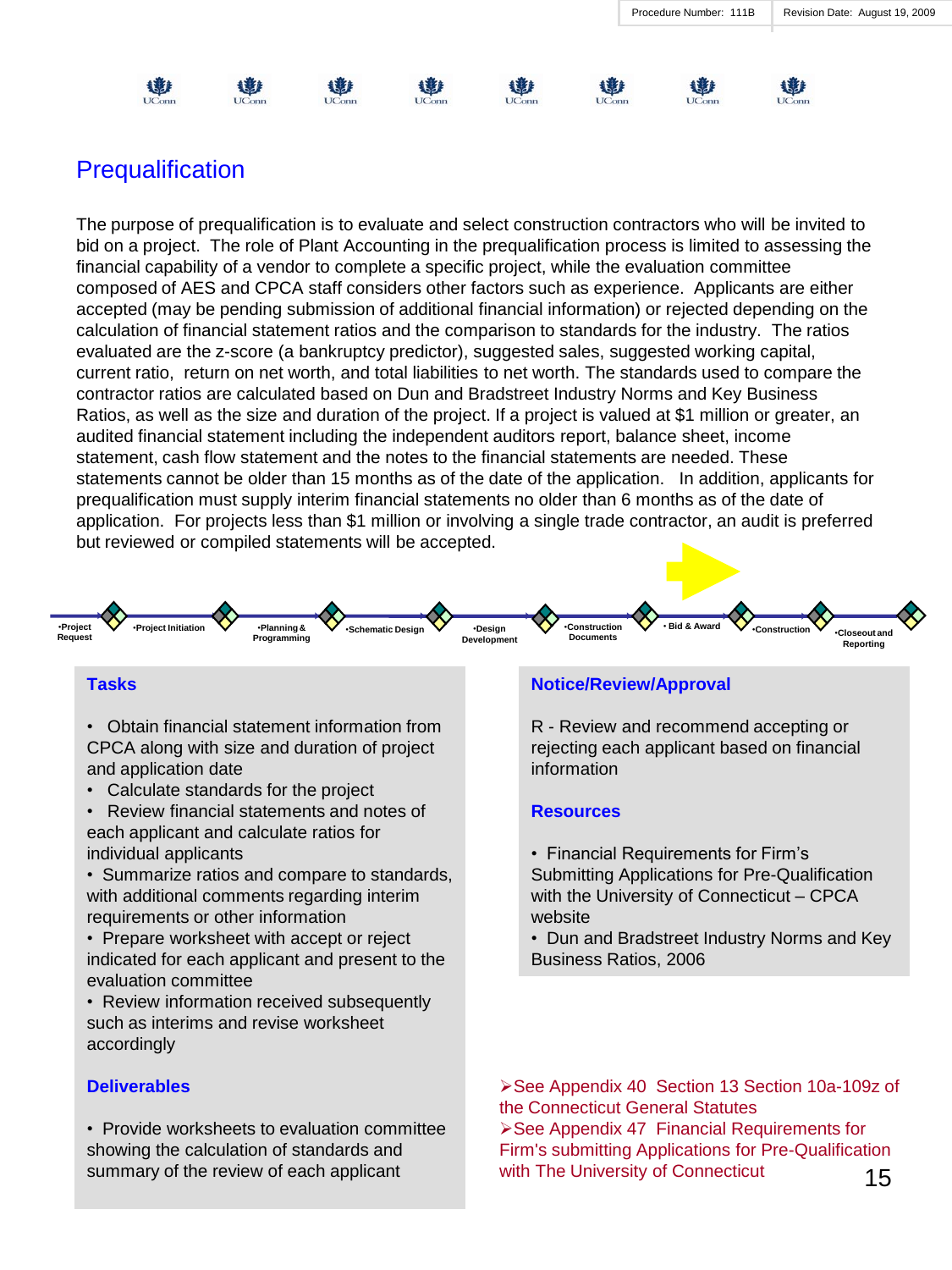₩



### Purchase Orders to Vendors

The purpose of this section is to establish the procedures for both creating a Purchase Order and also to increase or decrease Purchase Orders (including construction change orders) as needed for the duration of a project. With the exception of a specific contract or a project (whose PO is created when the contract is approved and signed), all PO requests are routed with an "Approval of Change to Original Contract, Work Plan or Purchase Order Request" form with backup to show why the PO/PO adjustment is needed. This form is commonly referred to as the "Greensheet". The Greensheet must be signed by project managers their directors and the AVP in AES/CPDC as well as Plant Accounting and CPCA. Examples of backup are vendor quotes/proposals, Task Letters for on-call contracts, and Construction Change Orders.

Plant Accounting's responsibility in signing the Greensheet is to not only ensure that enough funding is in place in the project accounts to encumber the PO or the PO adjustment, but to evaluate the request against the line item of the budget as it relates to the project contingency and the budget as a whole. If the line item does not have enough budget for the request, the Project Manager must provide a revised budget showing that the request can be approved and the project can still be completed within the current budget and funding.



#### **Tasks**

- Sign the Greensheet and forward the package to AVP of AES and AVP CPDC-UCHC (if applicable)
- Enter a revised budget in FAMIS if applicable
- Enter a Purchase Requisition or change order in FAMIS if the request is for a new Purchase Order

### **Deliverables**

- Signed Greensheet
- Purchase Requisition in FAMIS, if applicable

### **Notice/Review/Approval**

- A Plant Accounting section of Greensheet
- R Project Budgets

▶ See Appendix 19 Approval of Change to Original Contract, Work Plan or Purchase Order Request "Greensheet" form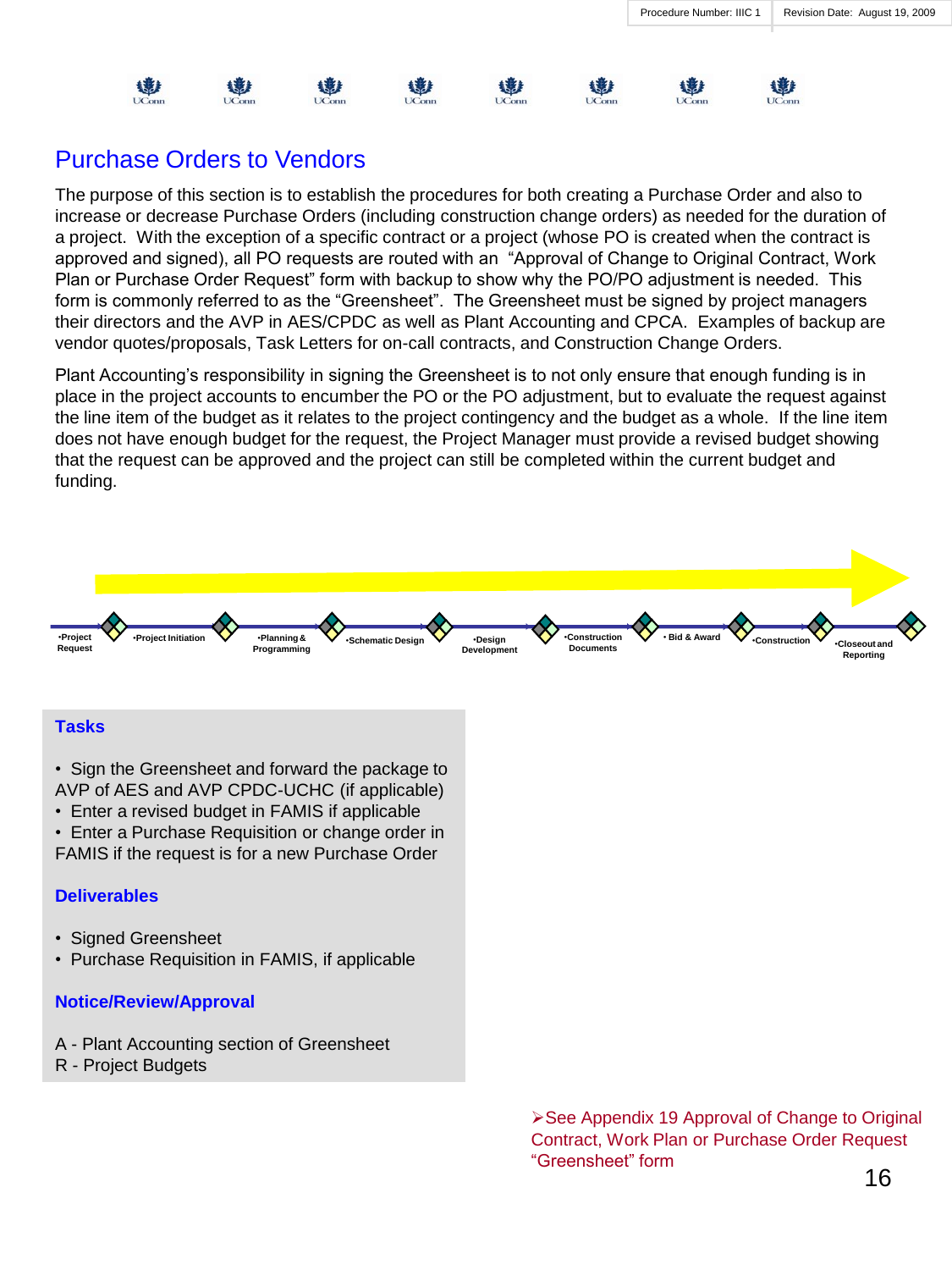

### Authorizing Use of Internal Vendors

The purpose of this procedure is to establish an approval process for the use of internal vendors on a capital project. Examples of internal vendors for a project are Facilities Operations, Academic Renovations and the Locksmith Department.

Work done on a capital project by internal vendors must have prior approval (by routing an estimate of the cost of the work attached to a Greensheet checklist). If the charges from the internal vendor are going to exceed the approved estimate, then an additional Greensheet should be done to authorize the increase.



### **Tasks**

• Sign the Greensheet and forward the package to

AVP of AES and AVP CPDC-UCHC (if applicable)

- Enter a revised budget in FAMIS if applicable
- Enter an estimate on a work order in FAMIS, if applicable.

### **Deliverables**

- Signed Greensheet
- Estimate in FAMIS if applicable

### **Notice/Review/Approval**

A - Plant Accounting Section of Greensheet

R - Project Budgets

**≻See Appendix 19 Approval of Change to** Original Contract, Work Plan or Purchase Order Request "Greensheet" form.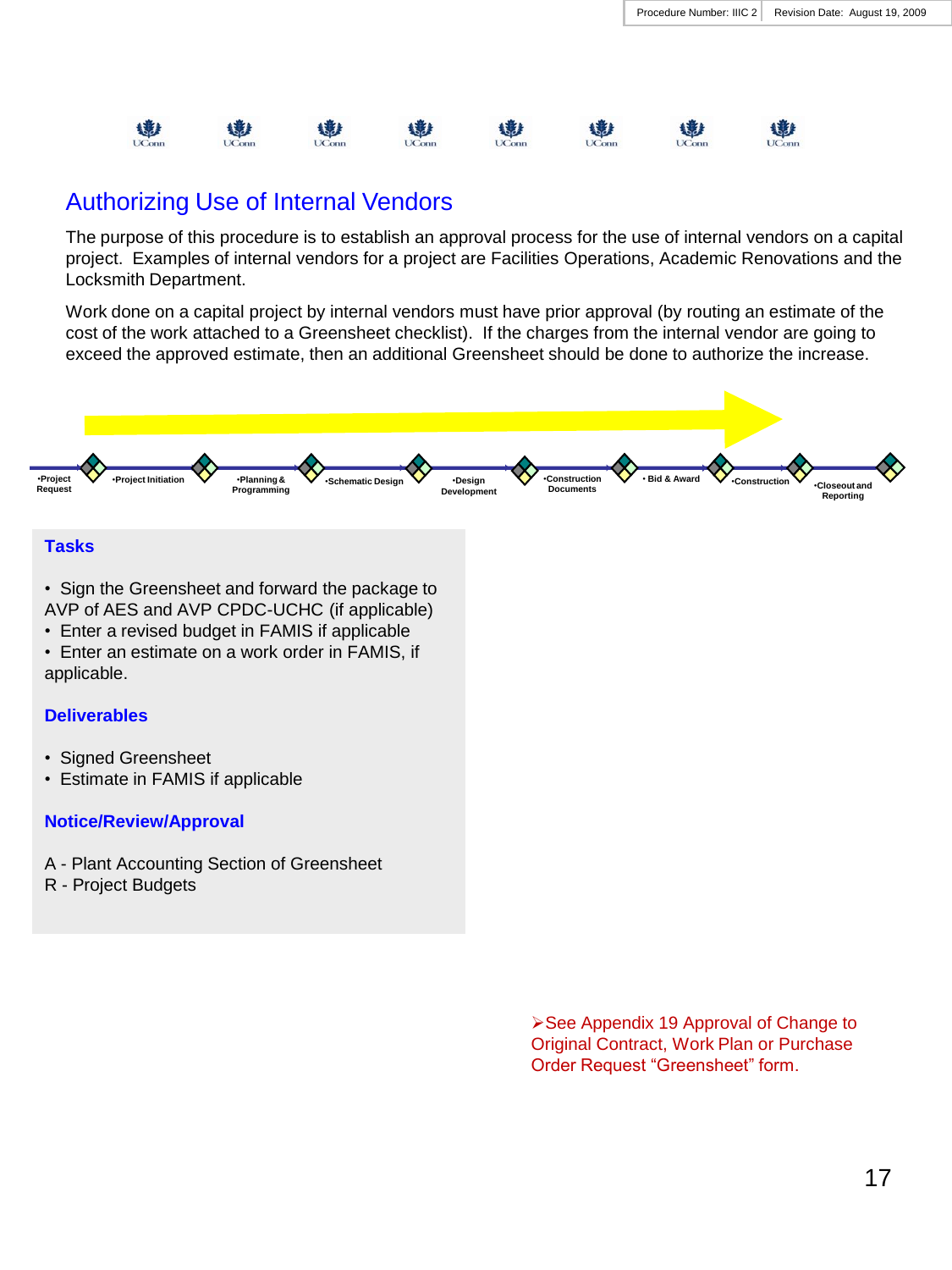

镰

₩

镰

业

The purpose of this procedure is to establish the use of the Greensheet Log. The Greensheet Log is an access database residing on a public drive accessible to Plant Accounting, AES and CPCA. Because the Greensheet process is presently manual (not in an electronic workflow system), this database was created to keep track of the location of Greensheets while they are in the process of being approved. Each step of the signoff process is logged and dated in the database.

₩

镰

₩



#### **Tasks**

• Plant Accounting enters the Greensheet information into the database when it is received from the Project Manager and **Director** 

• When Plant Accounting signs the Greensheet, the signature dates are entered

#### **Deliverables**

• Logging of the Greensheet into the database

#### **Notice/Review/Approval**

N - Notating when a Greensheet is signed in the Log identifies where the Greensheet can be found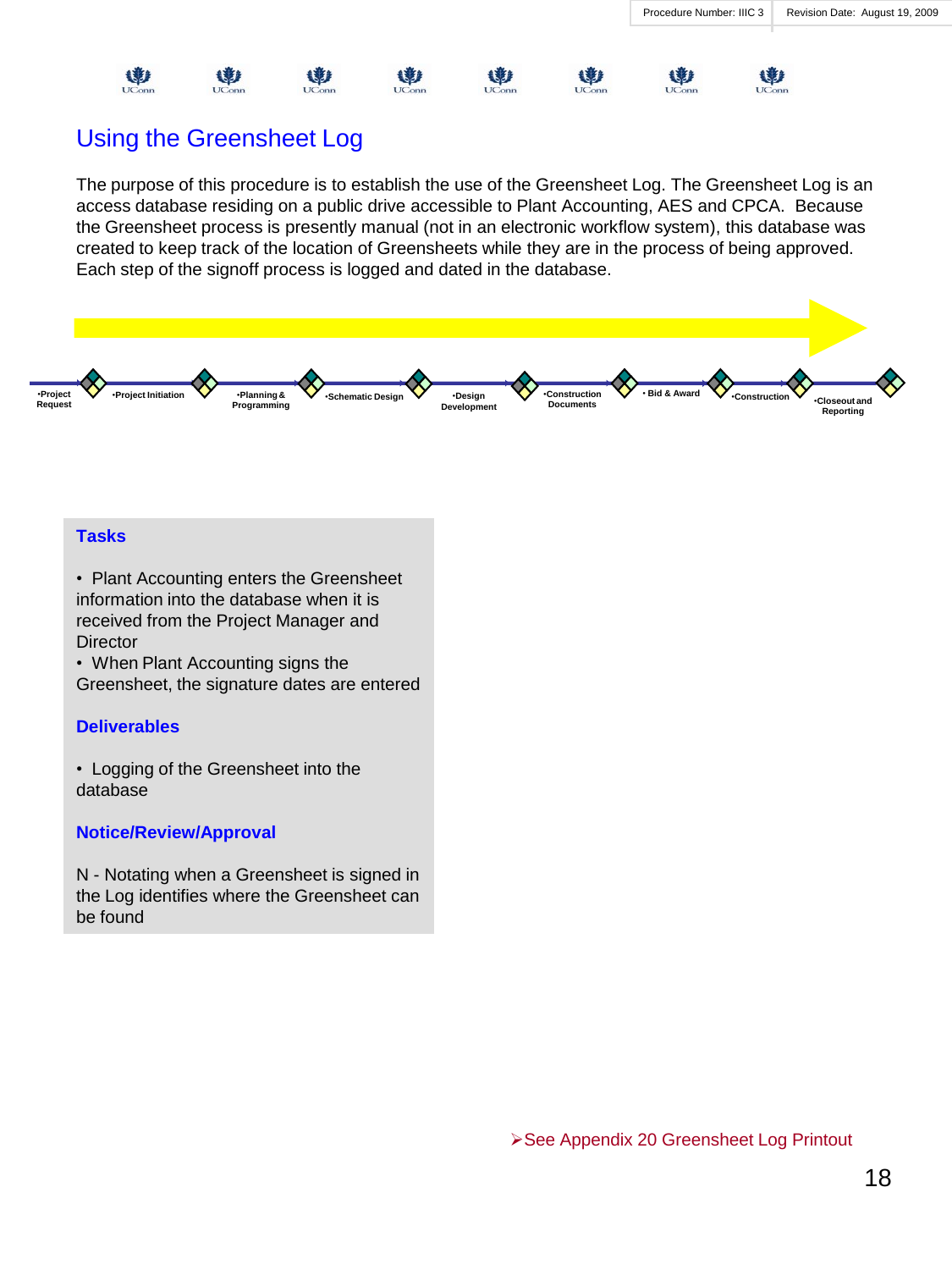镰

### Approval of Vendor's Invoices Paid from a Purchase Order

The purpose of this section is to establish the procedure for the approval of Vendor's Invoices paid from a Purchase Order. The vendor's original invoices are received by or forwarded to Plant Accounting (located at AES). The invoice is attached to an "Approval for Payment" checklist commonly referred to as a "Goldenrod". The Goldenrod must be signed by Plant Accounting, the Project Manager and their Director, the AVP of AES, and the AVP of UCHC if applicable.

Plant Accounting will not sign the Goldenrod unless a valid Purchase Order is in place in the correct project so the invoice can be paid. After the Goldenrod is signed by all parties, it is returned to Plant Accounting where it is checked for signatures. The original invoice is checked to verify that the Accounts Payable stamp is on the invoice and is signed by an authorized person. The invoice is then forwarded to Accounts Payable for payment.



### **Tasks**

镰

• Verify the Purchase Order, fill out and sign the Goldenrod

• Enter the invoice into FAMIS as having been received

• Change FAMIS notation to "sent to AP" when the invoice is forwarded to Accounts Payable

• Verify Accounts Payable stamp is on the invoice and signed by the authorized person

• Write the Purchase Order number on the Original Invoice for Accounts Payable

### **Deliverables**

- Signed Goldenrod
- Invoice entered into FAMIS

#### **Notice/Review/Approval**

- R Invoice for appropriateness
- A Plant Accounting Section of Goldenrod

▶ See Appendix 21 Approval for Payment checklist "Goldenrod"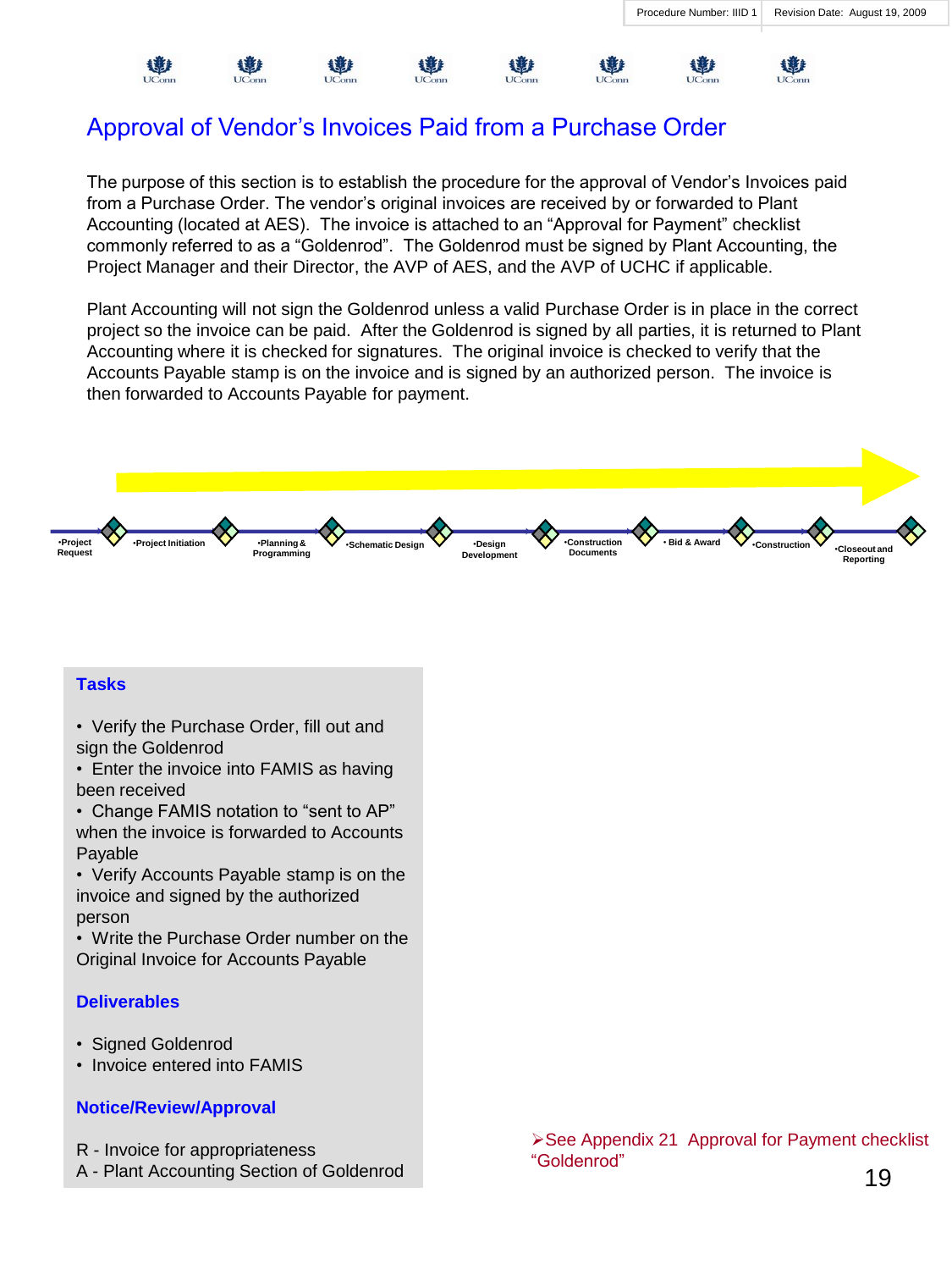(3)

UConn

### Paying an Internal Vendor

This procedure is to establish the methods of paying the various types of internal vendors. Internal vendors can charge projects in different ways, but all work needs to be pre-approved using the Greensheet checklist, and the charges must be approved using the Goldenrod checklist. Internal vendors (e.g. UConnect) can be issued Purchase Orders and their invoices follow the same procedure as if they were an external vendor. Other internal vendors accumulate costs in their own accounts. When the work is completed on a project, the charges are routed on a Goldenrod and are returned to Plant Accounting when approved. Plant Accounting then completes a Journal Entry based on the authorization on the Goldenrod to move the costs to the project or Plant Accounting authorizes the FAMIS Work Order System to charge the project (in the case of Facilities Operations).

哪

娜

 $IC_{corr}$ 

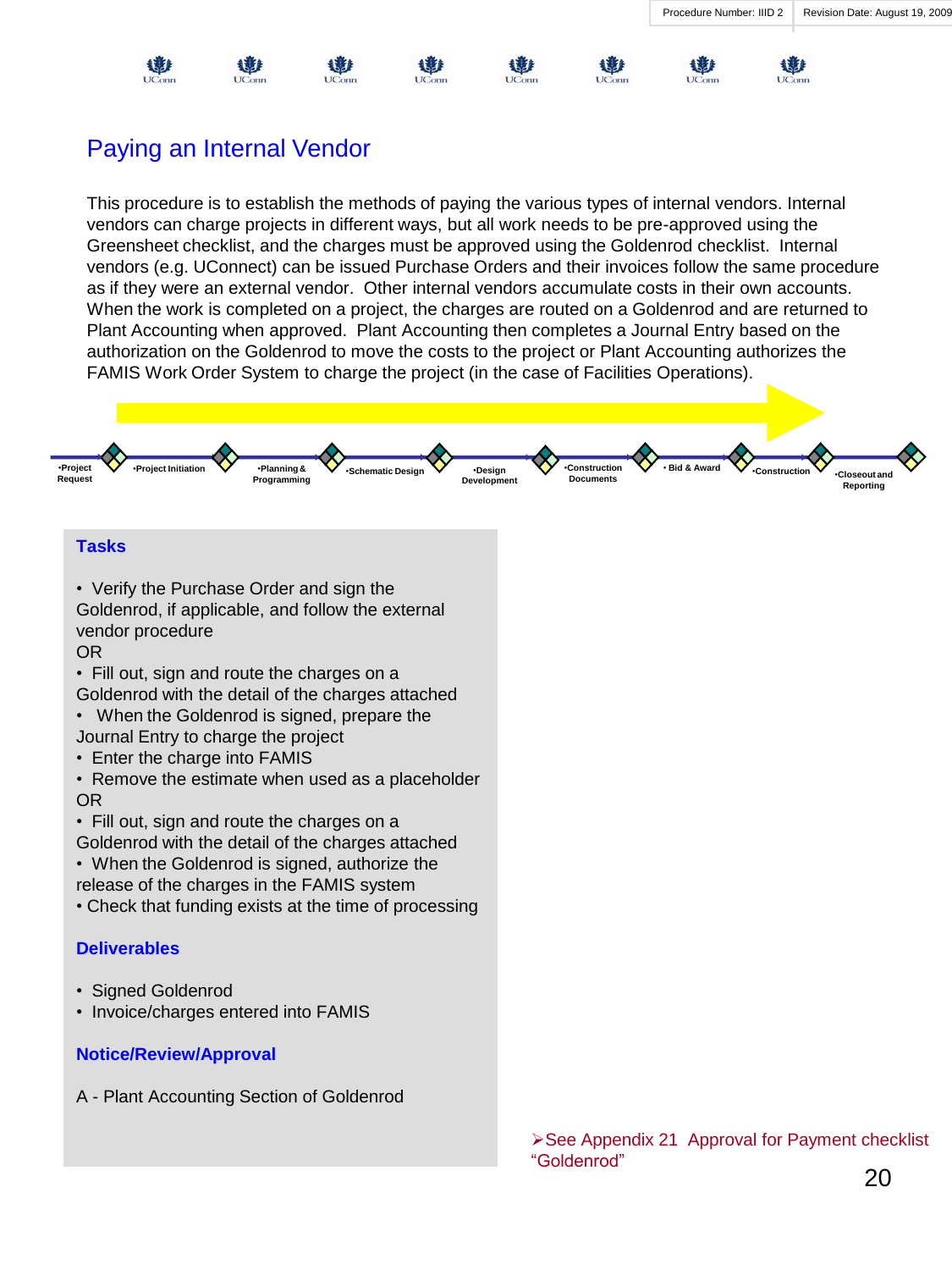娜

### Approval of Legal Invoices

The purpose of this procedure is to establish the methods for the approval of Legal Invoices. Vendor's original invoices are received by or forwarded to Plant Accounting (located at AES). The invoice is attached to an "Approval for Payment of Legal Invoices" checklist. The checklist must be signed by Plant Accounting, the Project Manager and their Director, the AVP of AES, and the AVP of UCHC if applicable, as with any other invoice. In addition, the "Approval for Payment of Legal Invoices" checklist must also be signed by the CFO.

Plant Accounting will not sign the checklist unless a valid Purchase Order is in place in the correct project so the invoice can be paid. The CFO provides a higher level of approval of the use of legal services for the project. After the checklist is signed by all parties, it is returned to Plant Accounting where it is checked for signatures. The original invoice is checked to verify the Accounts Payable stamp is on the invoice and is signed by an authorized person. The invoice is then forwarded to Accounts Payable for payment.



### **Tasks**

- Verify the Purchase Order, fill out and sign the checklist
- Enter the invoice into FAMIS as having been received
- Change FAMIS notation to "sent to AP" when invoice is forwarded to Accounts Payable
- Verify Accounts Payable stamp is on the invoice and signed by the authorized person
- Write the Purchase Order number on the Original Invoice for Accounts Payable

### **Deliverables**

- Completed checklist
- Invoice entered into FAMIS

### **Notice/Review/Approval**

- R Invoice for Appropriateness
- A Plant Accounting Section of the checklist
- A CFO signs the checklist

See Appendix 22 Approval for Payment of Legal Invoices Checklist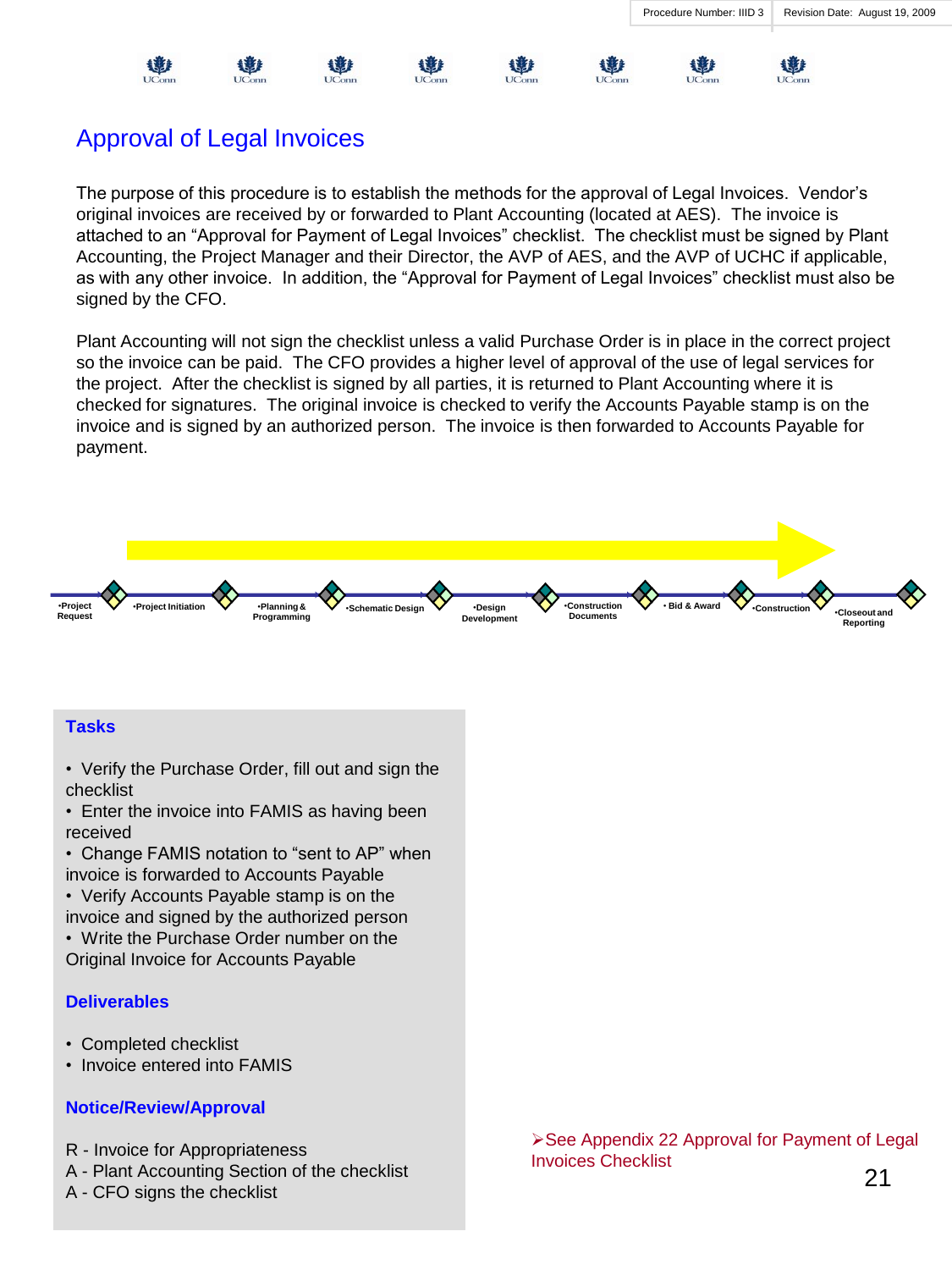(3)

戀



镰

The purpose of this section is to establish approval to pay invoices that have University-wide blanket purchase orders. Miscellaneous cost invoices are generally from Direct Pay Vendors such as advertising and printing vendors. Expenses such as these are standard and are included in the project budget. These expenses are routed on a Goldenrod for approval as are other invoices.

镰

电



#### **Tasks**

业

- Verify there is funding in the project to pay the invoice
- Fill out and sign the checklist
- Enter the invoice into FAMIS as a

miscellaneous cost on the proper budget line

• Change FAMIS notation to "sent to AP" when the invoice is forwarded to Accounts Payable

• Verify Accounts Payable stamp (may need Direct Pay stamp) is on the invoice and signed by the authorized person

• Write the account number on the Original Invoice for Accounts Payable

#### **Deliverables**

- Completed checklist
- Invoice entered into FAMIS

#### **Notice/Review/Approval**

A - Plant Accounting section of the checklist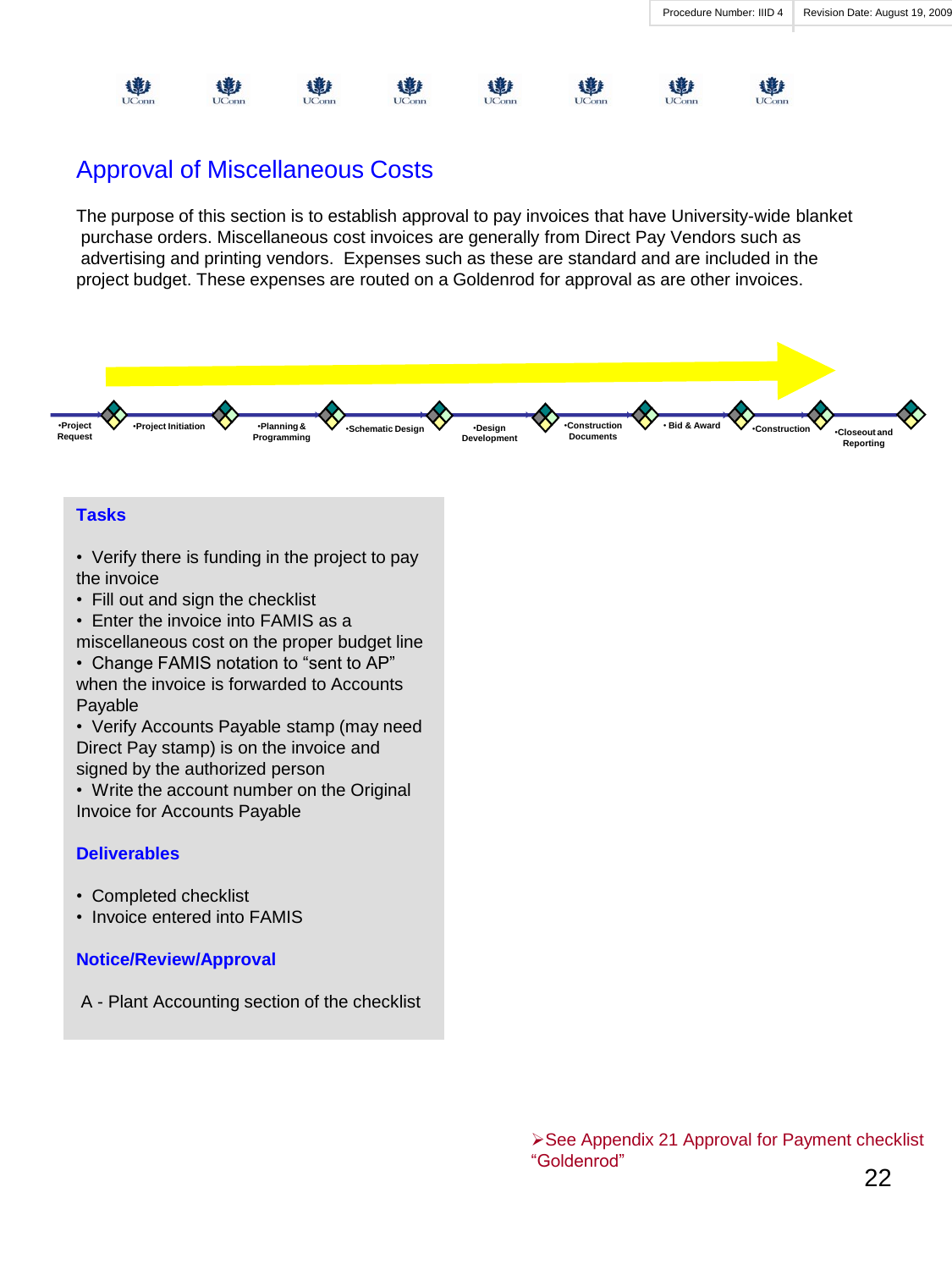业



₩

镰

镰

镰

The purpose of this procedure is to establish the method by which Plant Accounting allocates the salaries and fringes for designated employees (AES, CPCA, and the Office of the CFO) that are charged to a special clearing account. The method is to allocate to each project the amount of payroll costs from the clearing account equal to 1% of the total costs for that project for each fiscal quarter.

戀

W



#### **Tasks**

• Plant Accounting runs reports and determines the expenditures on individual projects for the past quarter

• Plant Accounting produces a spreadsheet detailing the amount of each allocation

• Plant Accounting does a Journal Entry to move payroll expenses from the payroll clearing account into each individual project in an amount equal to 1% of the total project expenditures for that fiscal quarter

• The amount of payroll expense allocated for the quarter is recorded in the project in FAMIS as a miscellaneous cost

#### **Deliverables**

- Spreadsheets detailing payroll allocation for audit purposes
- Payroll allocation recorded in FAMIS and FRS

#### **Notice/Review/Approval**

A - Journal Entry approved in Plant Accounting using standard procedures

> See Appendix 23 Memo for Quarterly Payroll **Allocation** See Appendix 24 Procedure for Quarterly Payroll Allocation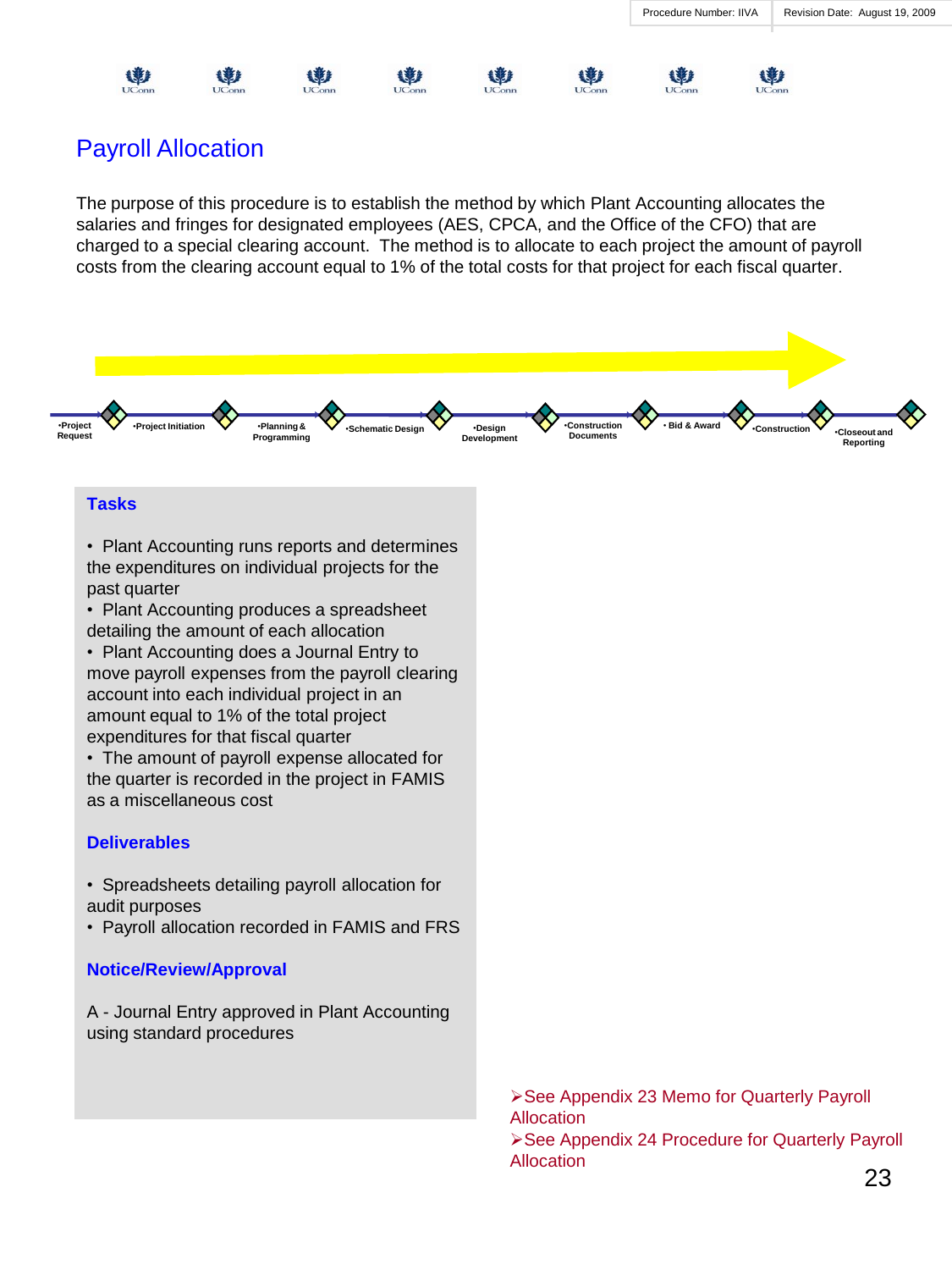

### Recoding Expenditures by Journal Voucher

The purpose of this procedure is to ensure that any movement of expenditures to and from Capital Projects are necessary and appropriately authorized. When the recoding of an expenditure is requested or determined to be needed by Plant Accounting, the JV is prepared and routed with a "UCONN 2000 Recoding Expenditure Checklist". This checklist must be signed by the Requesting Department, Plant Accounting, the Manager of Plant Funds or the Associate Controller, and the Controller or the CFO. If this is a correction of a clerical error, the Controller or CFO do not need to sign the checklist.

Sufficient documentation must be attached including FRS account of initial charge, evidence the charge is appropriate elsewhere, and authority available to substantiate recoding/expenditure transfer (i.e. Board of Trustee resolution, memo, meeting minutes).



and the Controller or the CFO

See Appendix 25 UCONN 2000 Recoding/ Expenditure Checklist **≻See Appendix 49** Recoding/Expenditure Transfers Memo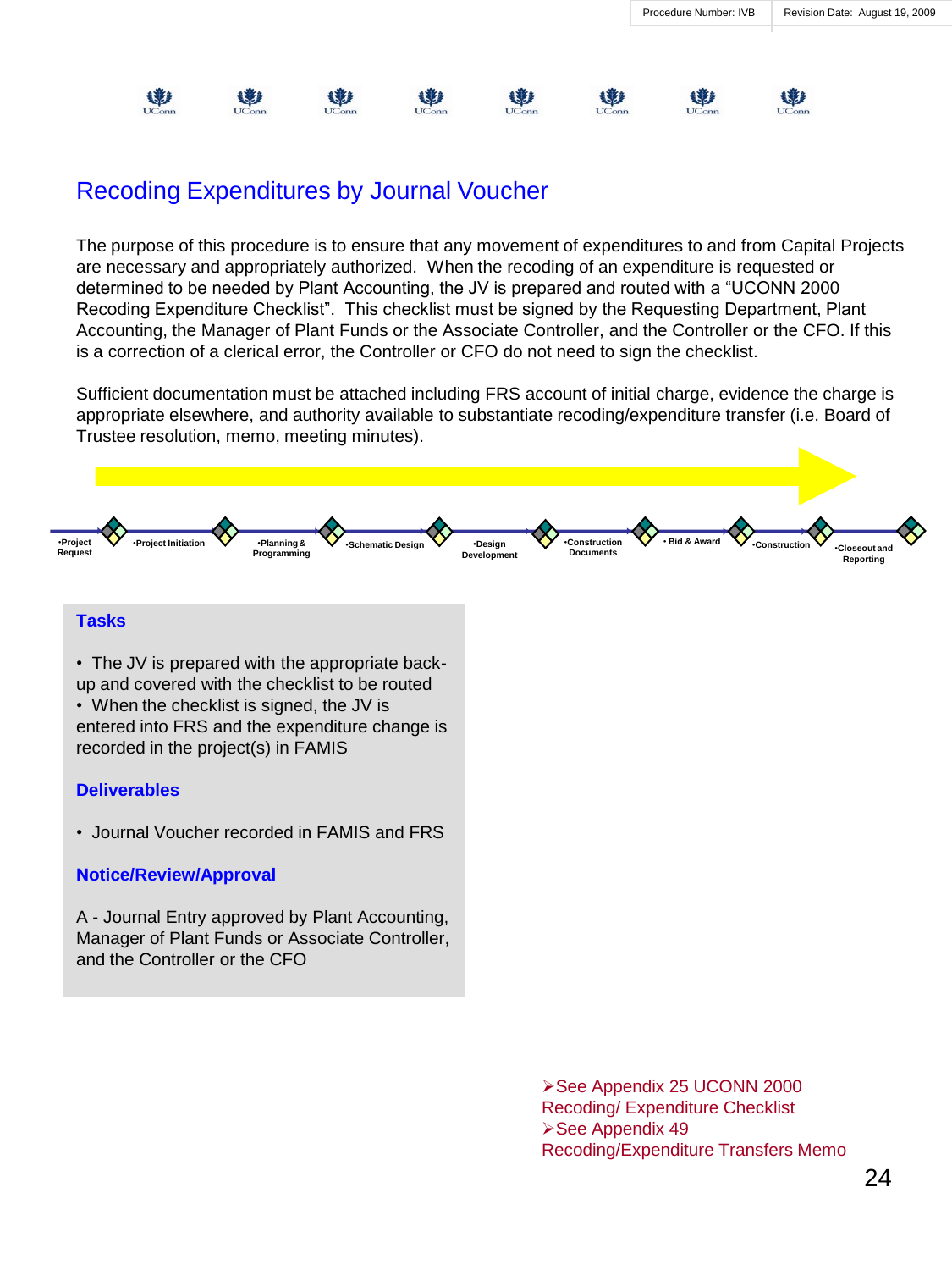

### Reimbursing UCHC for Deferred Maintenance/Code/ADA Renovation Lump Sum and Equipment, Library & Telecommunications Expenditures

The purpose of this procedure is to describe the process by which UCHC gets reimbursed for Deferred Maintenance and Equipment, Library & Telecommunications expenditures from UConn – Storrs UCONN 2000 Phase III program. For these two allotments received by UCHC under the UCONN 2000 program, UCHC spends their own funds first and applies for reimbursement from UConn - Storrs Accounts Payable department.



### **Tasks**

• UCHC generates an invoice to charge the DM (FRS #883316) or Equipment (FRS #880213) accounts in UConn- Storrs FRS and submits it to UConn – Storrs Accounts Payable Department, along with a Disbursement Request and a detailed Schedule A-HC (see attached example in Volume III) signed by the UCHC CFO

• The Director of Accounts Payable then files a Disbursement Request with the Office of Treasury Services along with a Schedule A which includes the reimbursement requested by UCHC and UConn – Storrs disbursements • Treasury Services reviews and authorizes disbursement requests.

• The Authorized Officer's Certificate is completed for the disbursement request

• Accounts Payable releases the checks for reimbursement made payable to UCHC

• The total expenditures paid by UCHC and reimbursed by UConn - Storrs are reconciled by UConn – Storrs Plant Accounting on a monthly basis

#### **Deliverables**

• Disbursement Requests and Authorized Officer's Certificates for all disbursements

requested by UCHC from UConn – Storrs for DM and Equipment, Library & Telecommunications expenditures •Perform reconciliations of expenditures and reimbursements between the two institutions on a monthly basis

#### **Notice/Review/Approvals**

A – CFO at UCHC approves the reimbursement requested from UConn – **Storrs** 

N – Director of Accounts Payable submits UCHC reimbursement to Authorized Officer A– Manager of Treasury Services reviews and approves disbursement requests R – Plant Accounting reconciles expenditures and reimbursement between the two institutions

#### **Resources**

• Sections 601 and 603 of the University of Connecticut General Obligation Indenture of Trust and Supplemental Indentures

See Appendix 28 Schedule A Sample with UCHC Reimbursement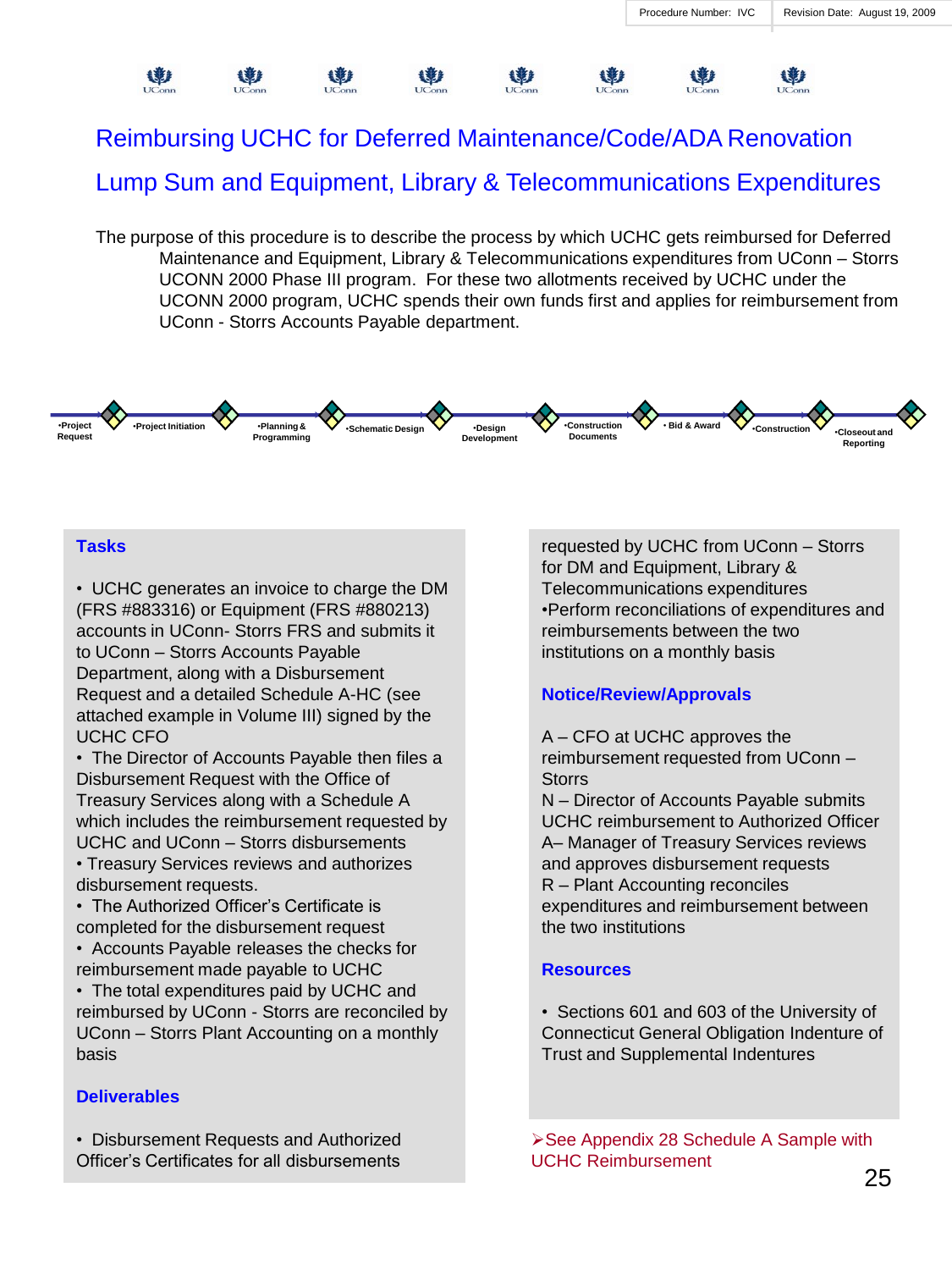

### UCHC Deferred Maintenance/Code/ADA Renovation Lump Sum and Equipment , Library and Telecommunications Expenditures Reconciliation

The purpose of the UCHC Reconciliation is to review the UCONN 2000 records from UCHC to be sure that they agree to the UCONN 2000 records in the University's FRS system. This includes reconciling the detail of the UCHC expenditures for DM and Equipment to the University's records of reimbursement per our procedures. UCHC totals are tied to the UConn Cash Flow detail. Furthermore, the outstanding reimbursements requested by UCHC are totaled and summarized as are the outstanding payments that UCHC made but did not yet request reimbursement from UConn.



### **Tasks**

• UCHC Accountant forwards the bond activity for the month-end to Plant Accounting.

• Plant Accounting ties the report to the UCONN 2000 Cash Flow (split into deferred maintenance and equipment)

• Plant Accounting checks for expenses billed by UCHC but unpaid by UConn for timeliness and expenses not yet billed by UCHC for timeliness and reasonableness

### **Deliverables**

- Accrual adjustment recorded in FRS
- Analysis for Financial Statement backup

### **Notice/Review/Approval**

A - Journal Entry approved in Plant Accounting using standard procedures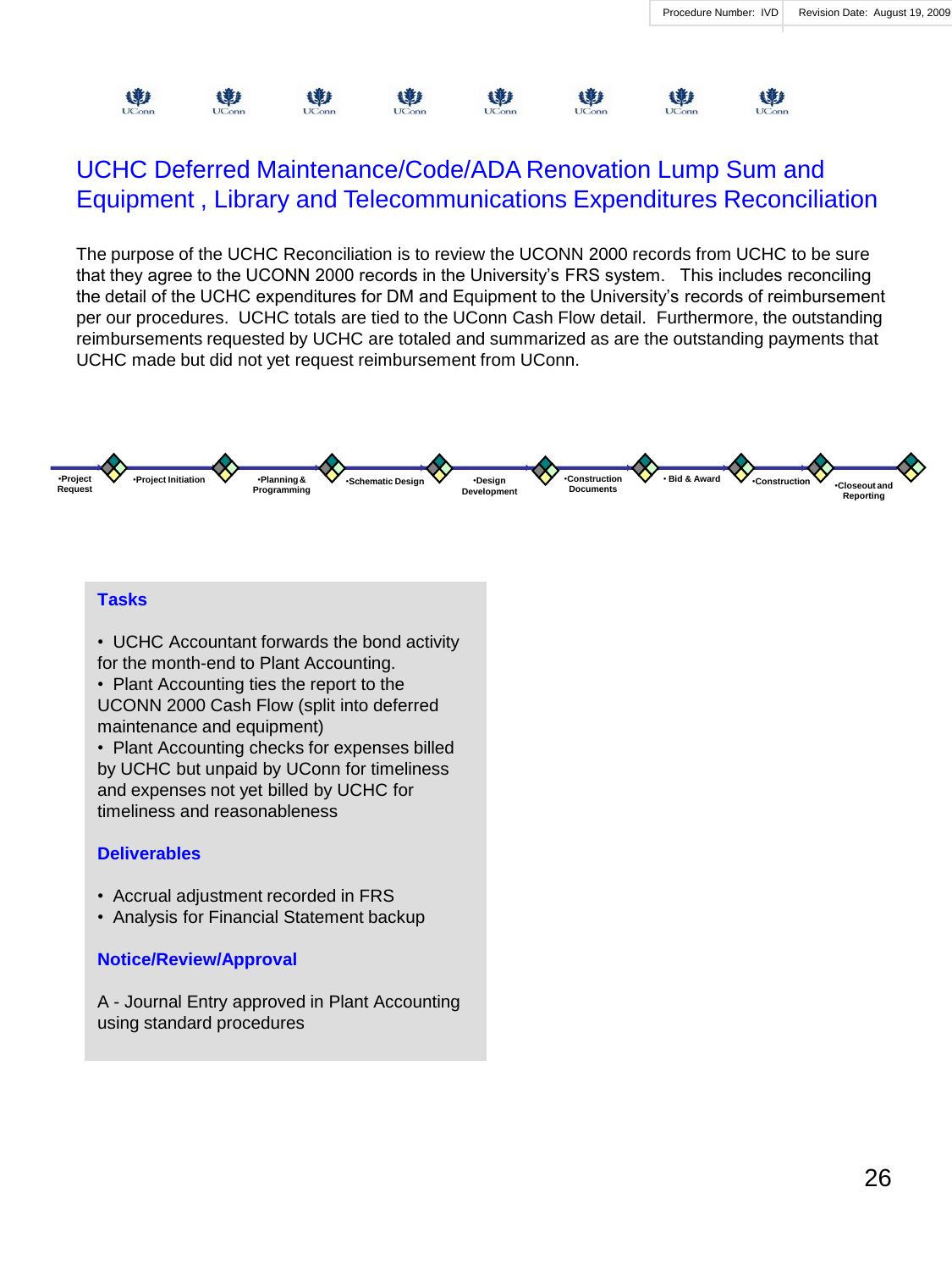

### Equipment, Library Collections & Telecommunications

The purpose of this section is to establish the procedure for the allocation of Equipment, Library Collections, and Telecommunications funds. The allocation of these funds in each fiscal year is coordinated by the Office of the CFO. Generally individual accounts are set up for each department. Purchases are initiated by the individual departments and the Purchasing Department is responsible for adherence to University procurement policies. Plant Accounting and the Budget Office monitor budgets and expenses in these accounts.



#### **Tasks**

• Monitor Capital Equipment accounts for adherence to UCONN 2000 policies •Set-up and monitor balance of accounts

### **Notice/Review/Approval**

R - Budget Office coordinates Capital

Equipment allocations to departments each Fiscal Year

R - Plant Accounting reviews all Capital Equipment accounts for adherence to UCONN 2000 policies

A - Sign the Recoding checklist when needed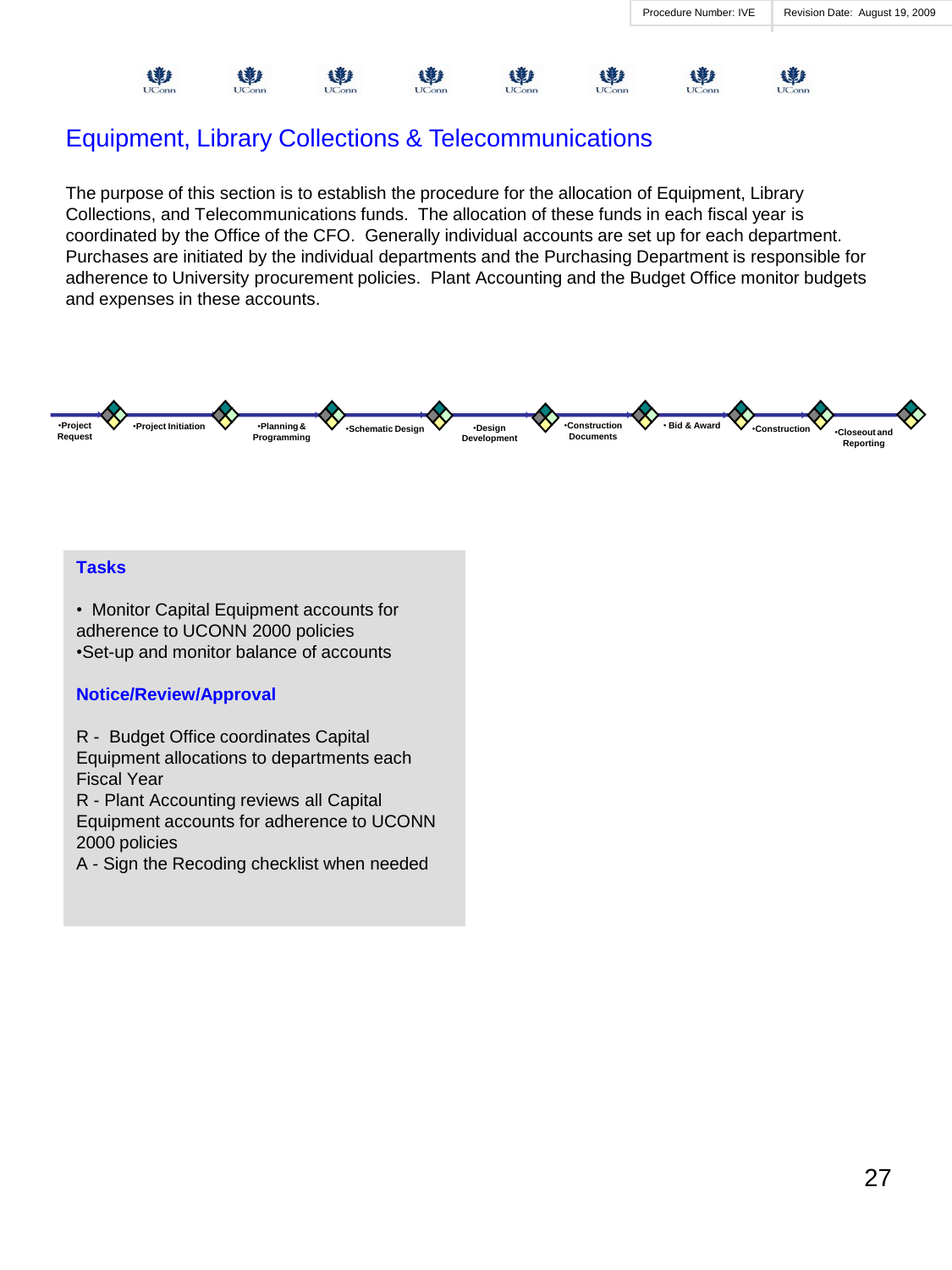UConn

### Disbursement of Authorized Bond Proceeds

The purpose of this section is to establish the procedure for disbursement of Authorized Bond Proceeds. The disbursements for UCONN 2000 funded expenditures involve several steps before the funds are released. Bond proceeds are invested in a Short Term Investment Fund (STIF) and proceeds are only transferred to the appropriate checking account after approval by Treasury Services.



### **Tasks**

- Approved invoices are entered into the Accounts Payable system
- A "Schedule A for Disbursements" is produced concurrently with the checks/ACH

• The disbursement request with the attached Schedule A is sent to Office of Treasury Services for review and authorization

• Upon approval, Treasury Services sells the appropriate investments, transfers the proper bond proceeds from the Trustee Account to the appropriate checking account, makes filings with the State Treasurer and the Trustee Bank as required by the Indentures, and records the spending for cash needs, arbitrage, and other purposes

•The authorized officer sends the certified approved disbursement request including Schedule A back to Accounts Payable

• Accounts Payable releases the payments

### **Deliverables**

• Approved Schedule A

• Authorization to sell investments in the Bond Proceeds Fund and transfer them to the proper Checking Account

• Payments to Vendors

### **Notice/Review/Approval**

镰

业

 $UC_{\alpha\alpha\beta}$ 

A - Approval of Schedule A by Treasury **Services** 

N - Notification of Approval to Accounts Payable to release payments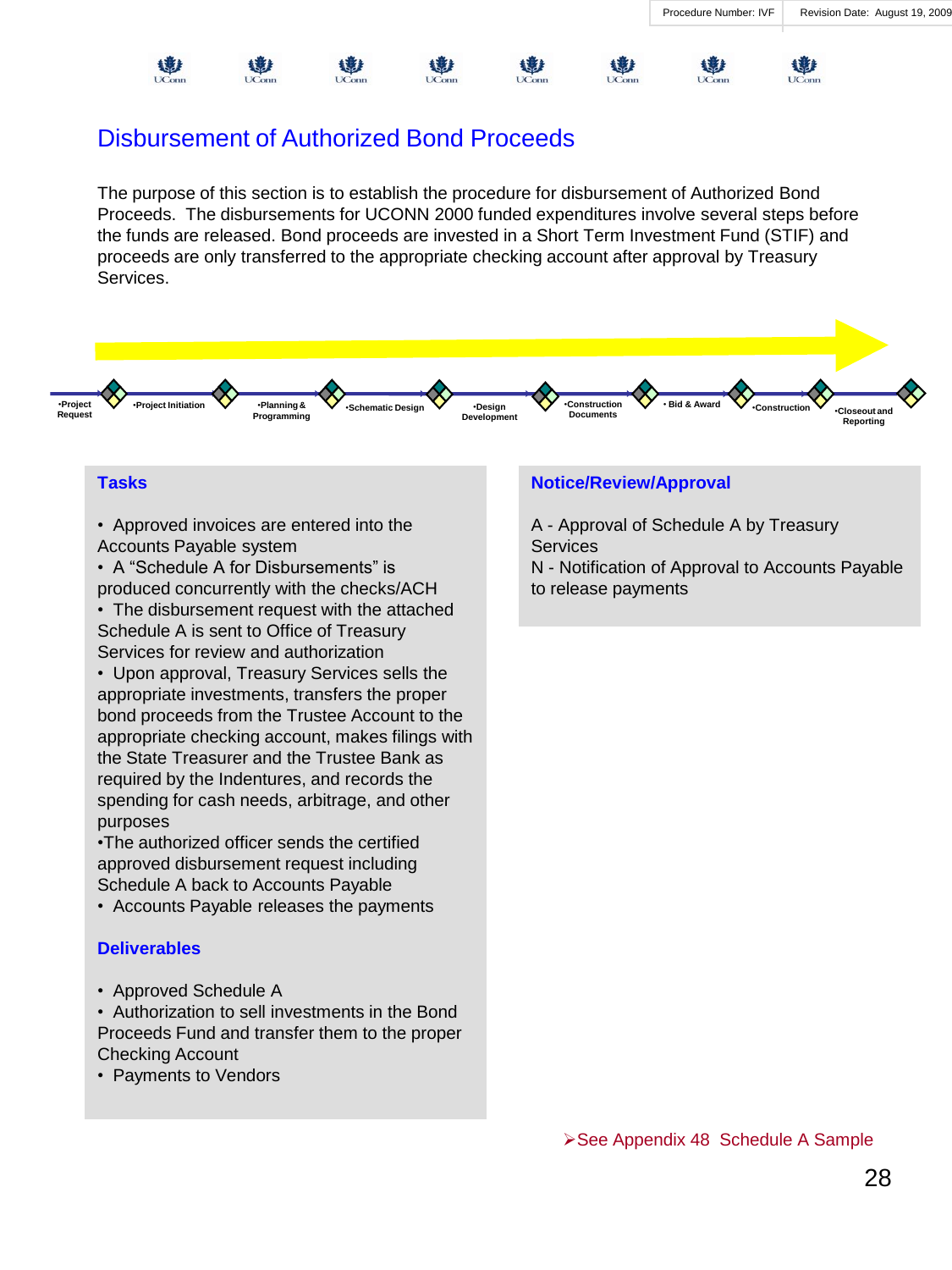

### Project Financial Closeout

The purpose of this procedure is to establish the steps involved in financially closing out a project. Financial closeout is performed after construction on a project is completed. The timing of financial closeout varies. This is due to a variety of reasons including final change order negotiation, delayed invoicing or warranty issues.

When there is unspent funding remaining, non-bond funding is returned to the source accounts from which it originated. Deferred Maintenance funding is returned per B&G. Funding for "Named Projects" may be reallocated and an indenture change must be approved by the BOT.



See Appendix 27 Revised Allocation of Bond Proceeds of the Ninth Supplemental Indenture (University of Connecticut General Obligation Bonds, 2003 Series A)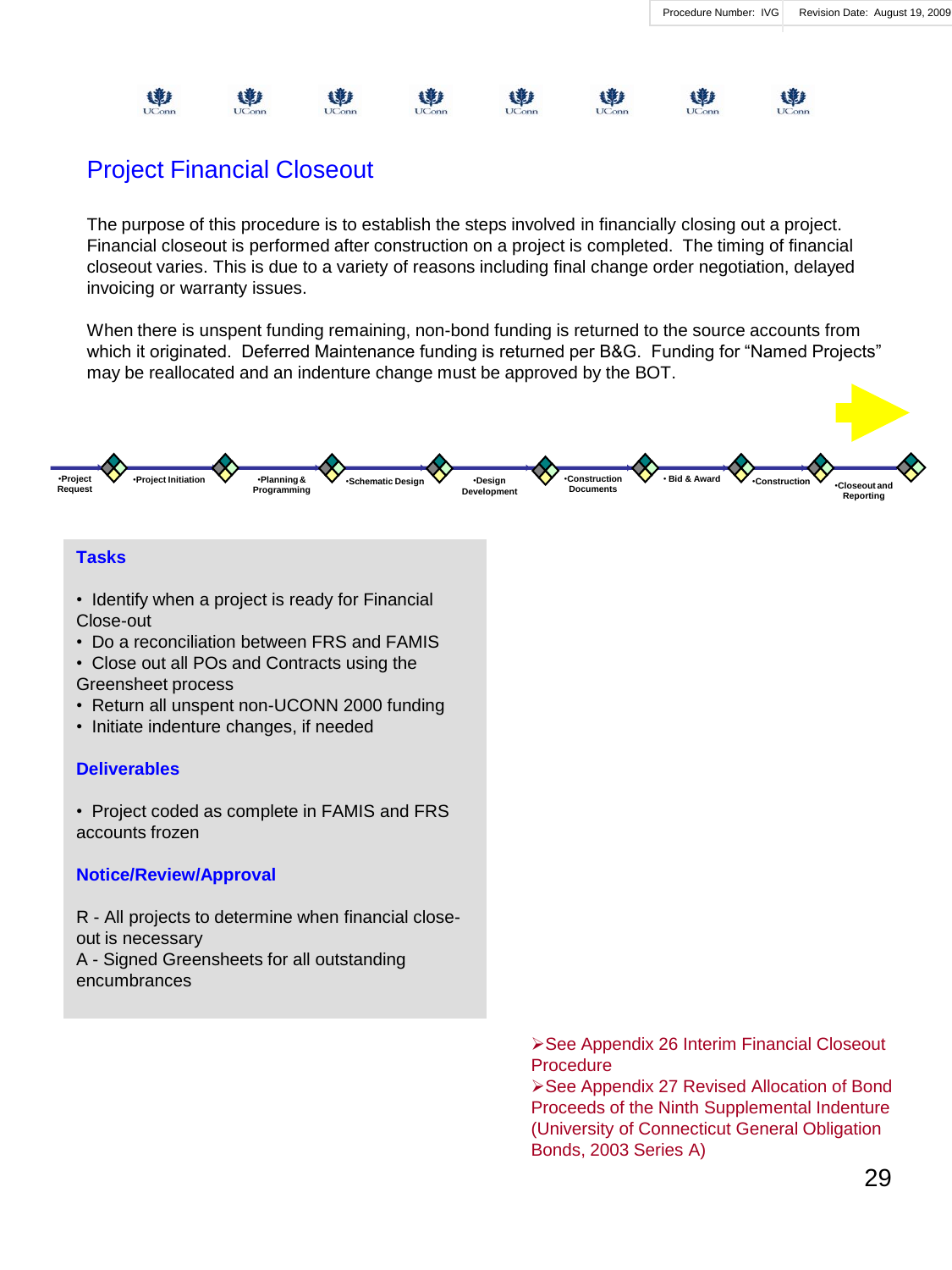



The purpose of this section is to establish the types of Project Reporting. The Office of the CFO produces many reports having to do with Capital Projects for internal and external purposes. Some reporting is done in conjunction with AES and CPCA. This procedure lists the standard reports and to whom they are initially presented. In addition, numerous ad hoc reports are utilized for internal monitoring and control purposes. Examples of the reports are in the Appendix.



#### **Deliverables**

Reports Presented to the BOT:

- 1. UCONN 2000 Phase III Preliminary Outline by Fiscal Year
- 2. Annual Capital Budget
- 3. Annual Deferred Maintenance/Code/ADA Renovation Lump Sum Project list
- 4. Deferred Maintenance Total Expenditure Report (Annual)
- 5. Equipment Total Expenditure Report (Annual)
- 6. Master Schedule for UCONN 2000 Phases I, II & III Working Draft (Quarterly)
- 7. Construction Status Report (Each BOT Meeting)
- 8. Supplemental Indentures Authorizing General Obligation Bonds (As needed)
- 9. Project Budgets (As needed)

Reports Presented to the B&G:

- 1. UCONN 2000 Deferred Maintenance/Code/ADA Renovation Lump Sum Project List
- 2. Non-UCONN 2000 Projects Approved by B&G

Reports Presented to the UCONN 2000 Workgroup Meetings:

- 1. Monthly UCONN 2000 Cash Flow
- 2. Monthly Non-UCONN 2000 Project Account Report
- 3. Weekly Selected Project Cost to Complete Reports

Other Reports:

1. Weekly Paid Invoices Report for Project Managers

戀

- 2. UCONN 2000 Project Expenditures for Bond Counsel
- 3. Special Reports as needed

### **Notice/Review/Approval**

R/A – All reports are subject to Review and Approvals determined by Department Management

▶ See Appendix 9 UCONN 2000 Phase III (21st Century UConn) Preliminary Outline by Fiscal Year See Appendix 29 UCONN 2000 Report 23 ▶ See Appendix 30 Revised Allocation of Bond Proceeds of the Twelfth Supplemental Indenture (University of Connecticut General Obligation Bonds, 2006 Series A)

See Appendix 31 Approval of the Deferred Maintenance/Code/ADA Renovation Lump Sum Expenditures for Fiscal Year 2007

- **≻See Appendix 32 Master Schedule**
- ▶ See Appendix 33 Construction Status Report See Appendix 34 UCONN 2000 Deferred Maintenance/Code/ADA Renovation Lump Sum Project List FY06, FY07, FY08
- **>See Appendix 35 Non-UCONN 2000 Projects** Approved by B&G
- ▶ See Appendix 36 UCONN 2000 Cash Flow See Appendix 37 Sample Weekly Selected
- Project Cost to Complete Reports
- 30 ▶ See Appendix 38 UCONN 2000 Paid Invoices **Sample**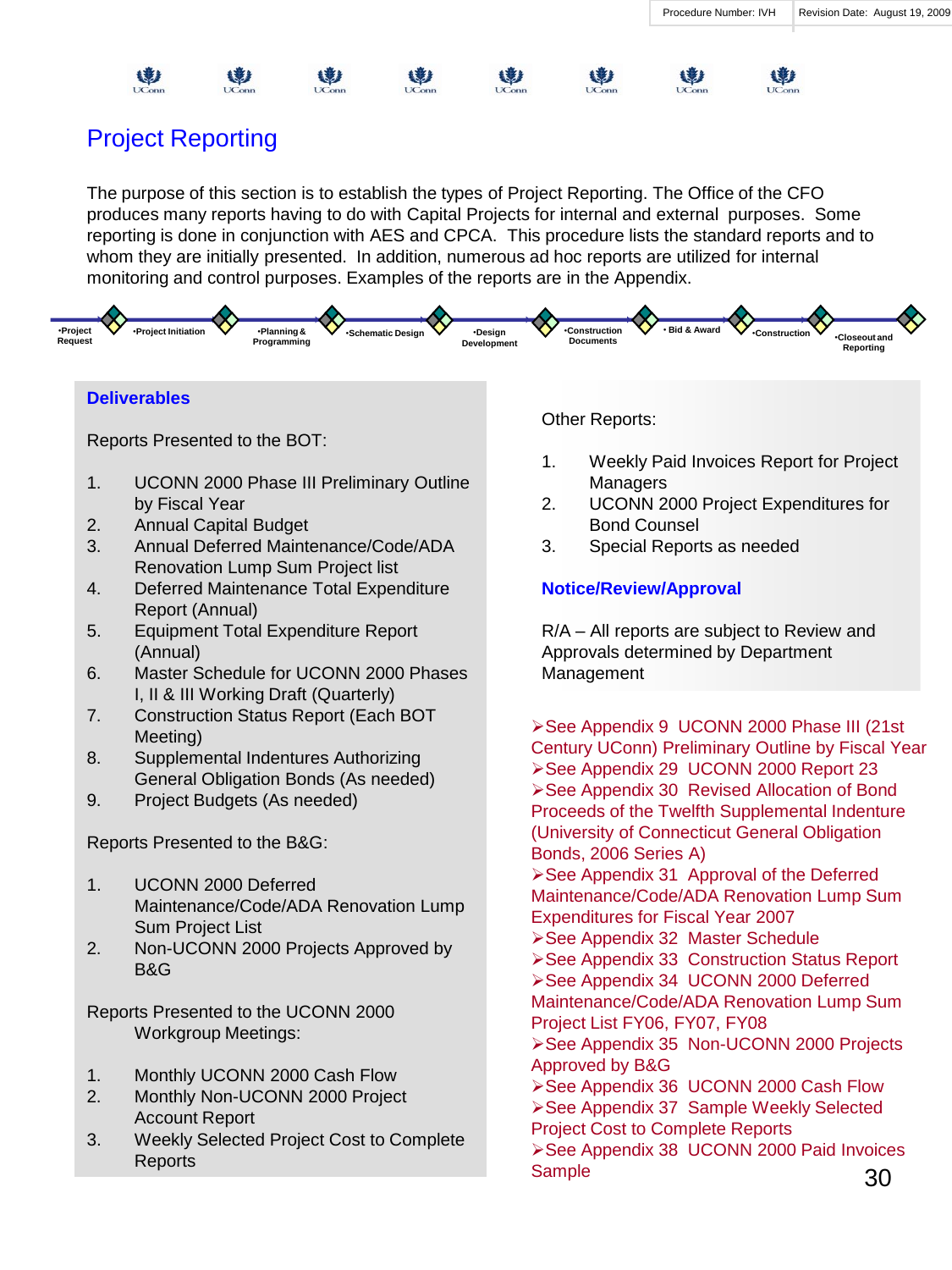(3)  $IC<sub>cmn</sub>$ 

镰

### UCONN 2000 Project Audits

Each year, an independent accounting firm is engaged to do an audit of projects substantially completed during the previous fiscal year. These projects may be UCONN 2000 named projects or stand alone Deferred Maintenance projects with a value >\$500,000. An "Agreed Upon Procedure" audit of the current year's expenses may also be performed.

The State of Connecticut Auditors of Public Accounts have an office at the University and perform many audit functions. Plant Accounting often provides them with various types of information on Capital Projects. The Office of Audit, Compliance and Ethics is a department of the University, and they also perform audit functions related to Capital Projects that require Plant Accounting's assistance.



### **Tasks**

• Develop a list each fiscal year of projects substantially completed the prior year to be audited

- The Office of Audit, Compliance and Ethics develops an RFP for the audit
- The BOT selects an Accounting Firm to do the audit
- Plant Accounting provides an upload from FRS of all expenses in each project selected as well as other required information to the auditors
- After the auditors make their sampling selections, Plant Accounting directs them on how to find the documentation they require for their testing or provides the documentation directly
- Periodic meetings at various levels are required to identify potential issues and to be sure the engagement is within the designated time schedule
- When the testing is complete, the Accounting Firm provides a Final Audit Report that is presented to the JACC
- •Provide information (including special reports) pertaining to requests from the State Auditors or the Auditors from Audit, Compliance and Ethics

### **Deliverables**

- Develop a list of projects to be audited for each Fiscal Year
- Provide all necessary documentation for the audit testing
- Provide assistance to the auditors as needed

### **Deliverables continued**

• Special Reports

### **Notice/Review/Approval**

R - All information reviewed before delivery per departmental policies and procedures R – Review all interim and the Final Audit Report

See Appendix 39 Sample Page of Auditor's Report See Appendix 40 Sec. 13 Sec.10a-109z of the

General Statutes of Connecticut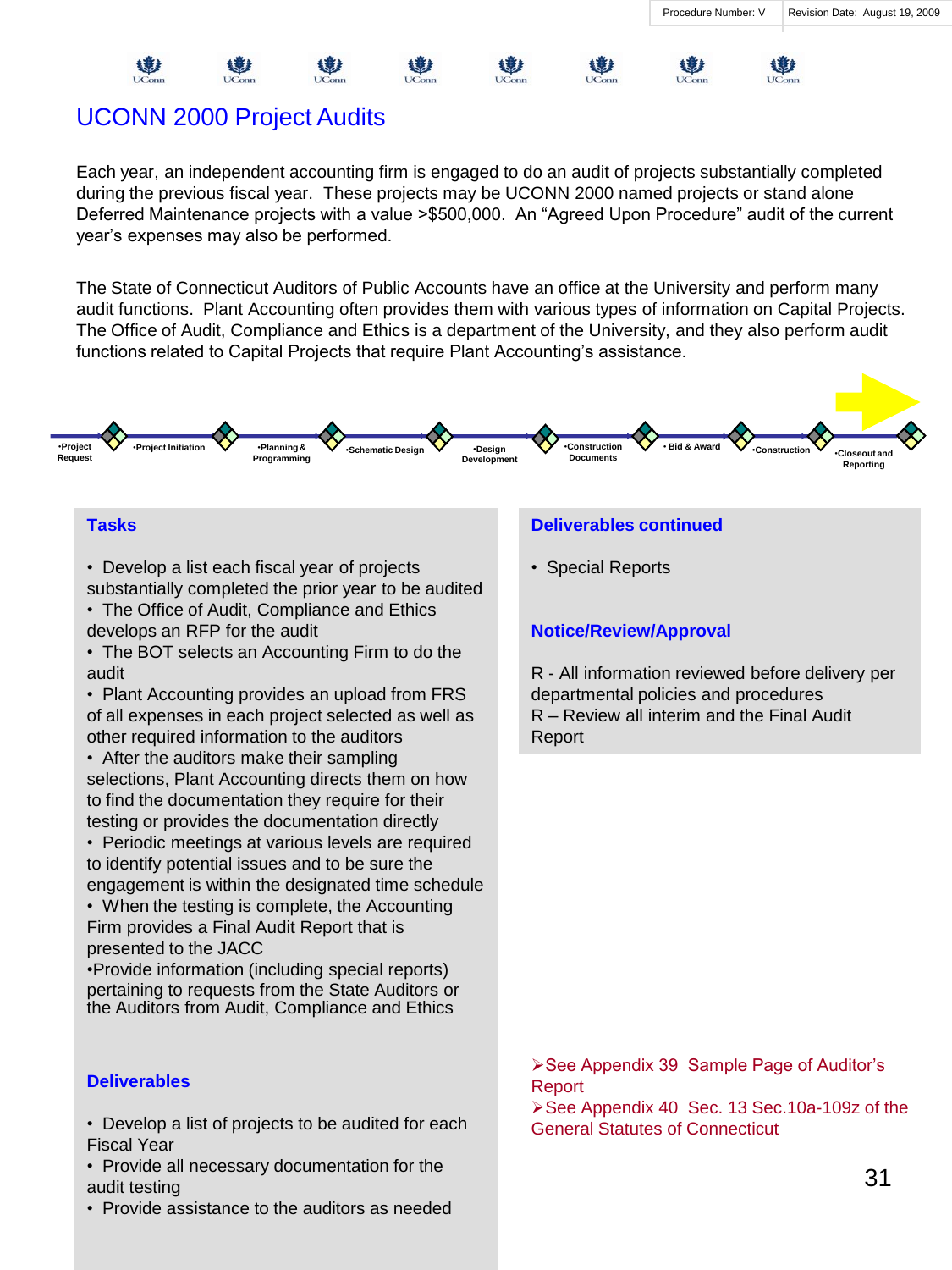**UConn** 

业

**UConn** 

### Office of the CFO – Meetings

镰

镰

镜

The purpose of this section is to identify the various meetings that employees in the Office of the CFO are involved in regularly. These meetings serve to facilitate and monitor the Construction Projects as to funding, budget, procurement, expenses, scheduling, and other issues. Below is list of these meetings. The attendees and sample agendas are in the Appendix.

镰

 $\mathbf{u}$ 

**UConr** 



#### **Tasks:**

#### *Attendance at:*

业

UC

- Greensheet meetings with CPCA and AES
- Weekly AES Staff Meeting
- Weekly UCONN 2000 Workgroup Meeting
- Bi-weekly FAMIS Administration Meetings
- Bi-weekly Construction Budget Issues Meetings (CFO, Director of Design, Planning & Construction, Associate Vice President for AES, VP & COO, VP & CFO)
- Bi-weekly Building & Grounds Committee Meetings (B&G)
- Meetings with Bond Counsel
- Meetings with the State Treasurer's Office
- Joint Audit Compliance Committee Meetings (JACC)
- Construction Management Oversight Committee Meetings (CMOC)
- Building, Grounds & Environment Meetings (BG&E)
- Financial Affairs Committee Meetings

▶ See Appendix 41 Sample Agenda for the Buildings and Grounds Committee See Appendix 42 Sample B&G Committee Recommended changes ▶ See Appendix 43 Sample Buildings and Grounds Committee Minutes See Appendix 44 UCONN 2000 Workgroup Agenda ▶ See Appendix 45 Sample Agenda of Buildings, Grounds and Environment **Committee ≻See Appendix 46 JACC Agenda Sample**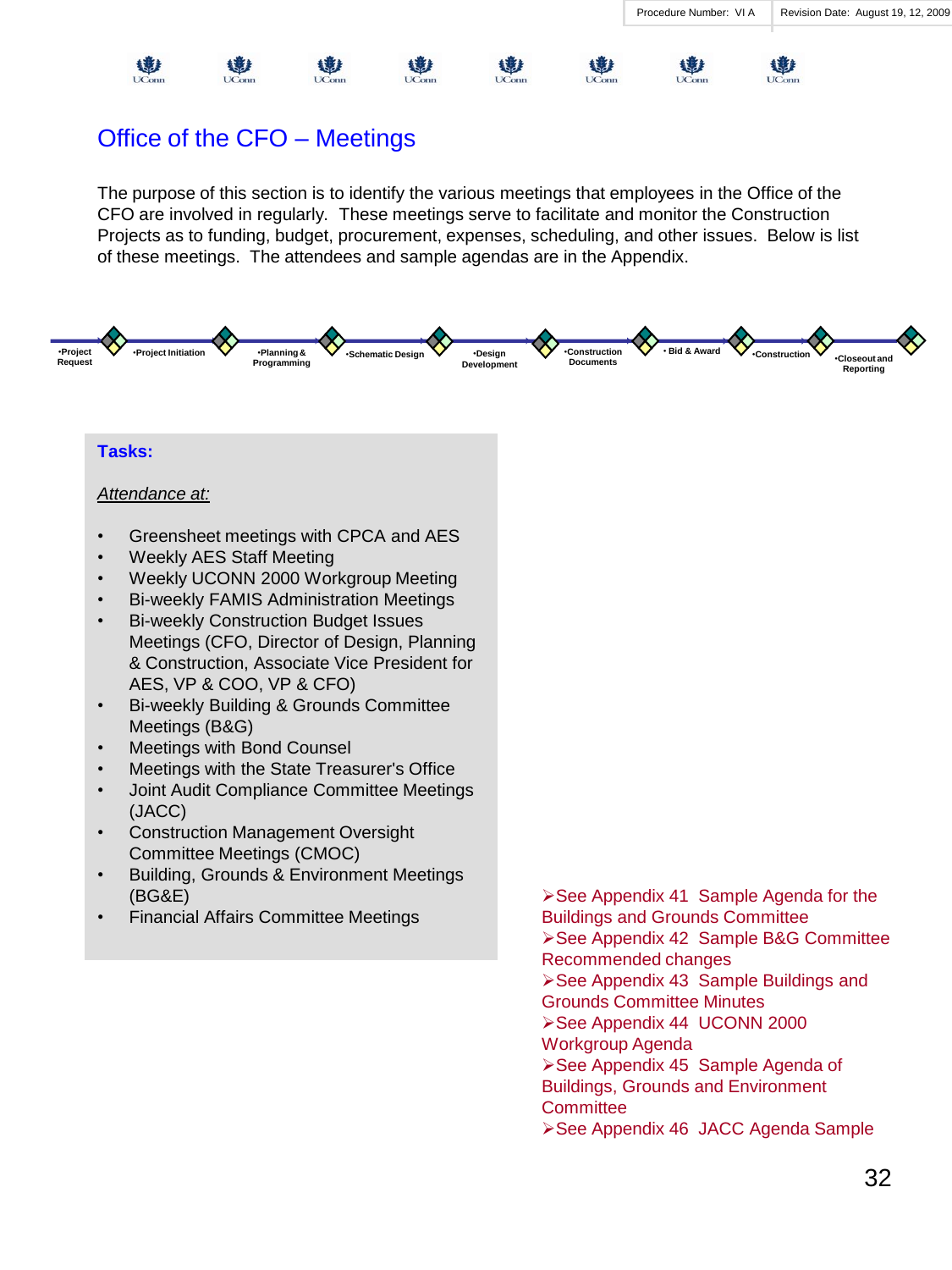

( 2

业

### Asset Capitalization

The purpose of this procedure is to establish the method by which the University capitalizes buildings, building improvements, and nonstructural improvements (infrastructure and land improvements). All Capital Projects are accounted for in Plant Fund FRS accounts, since these are the only types of accounts whose costs can be capitalized in our Accounting System. At the end of each fiscal year, all costs for Plant Fund accounts are listed by individual project. Plant Accountants meet with AES staff to determine if the project is capitalizable and to which class codes the asset should be assigned. Building numbers and space information are also confirmed. Certain projects may be determined not to be capitalizable, such as building code remediation projects, and other projects may be coded as "Construction in Progress".



### **Tasks**

• Plant Accounting prepares a report listing the costs for the fiscal year by project

• Plant Accounting uses descriptions of projects and discussions with AES staff to determine if projects should be capitalized, expensed or coded as Construction in Progress

• Plant Accounting uses project status reports and meets with AES personnel to verify if projects are ready to be capitalized (substantially complete)

- Plant Accounting codes FRS accounts accordingly
- Plant Accounting then does fiscal year end Journal Entries and FRS uploads

### **Deliverables**

• Documentation as to capitalization decisions

• Proper capitalization and expense for Capital Project accounts as reflected on the Financial Statements

### **Notice/Review/Approval**

A - Journal Entry and FRS uploads approved in Plant Accounting using standard procedures

### **Resources**

- The UConn Fixed Assets Policy and Procedure Manual
- The State of Connecticut Property Control Manual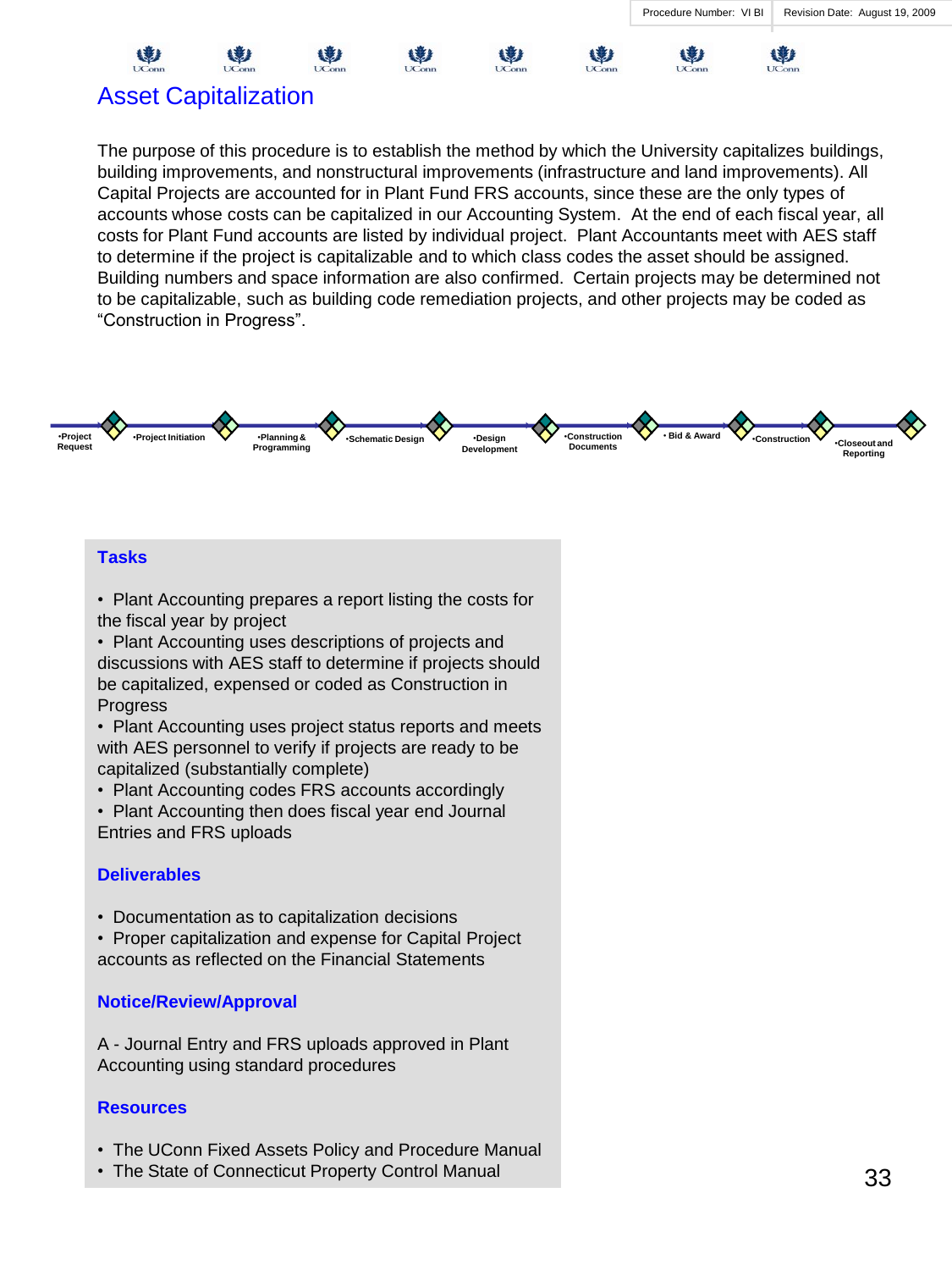

### Accruals for Corrective and Remediation Project Expenses

The purpose of this section is to recognize the expenses for corrective work and code remediation projects on our Financial Statements at the time that there is a reasonable estimate for the cost of the work. As actual expenses are incurred, the original accrual is offset. Any changes in cost estimates are reflected in the accruals as necessary.



### **Tasks**

• Plant Accountant discusses with project managers both changes in projected costs to complete corrective and remediation work and the creation of potential new projects for corrective and remediation work

• Plant Accounting adjusts or creates the special accrual accounts in FRS as necessary

### **Deliverables**

- Accrual adjustment recorded in FRS
- Analysis for Financial Statement backup

### **Notice/Review/Approval**

A - Journal Entry approved in Plant Accounting using standard procedures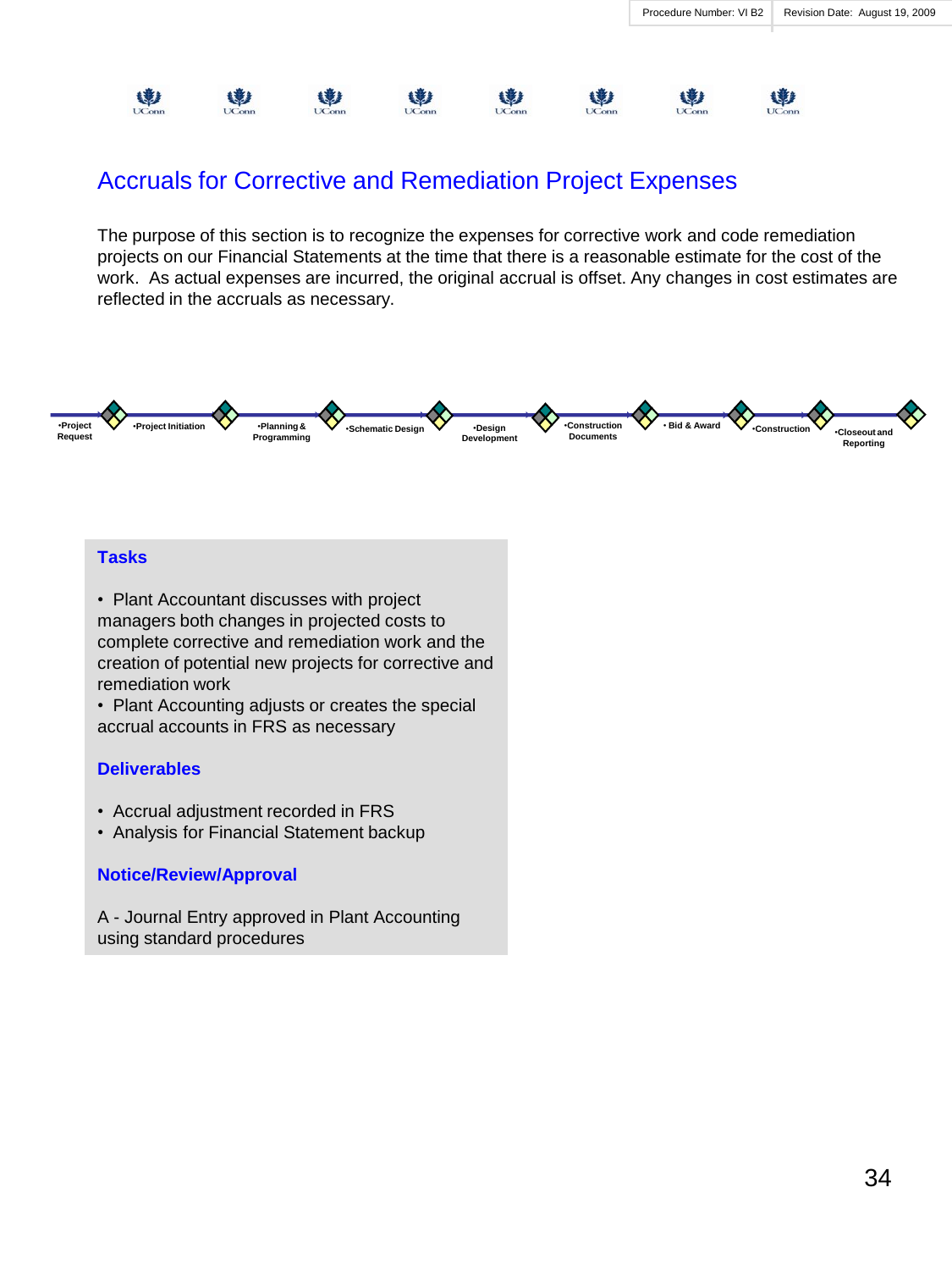(3)

**UConn** 

### State Bond Reconciliation for Capital Project Accounts

镰

The purpose of this procedure is to reconcile the FRS project accounts that were funded with State Bonds (other than UCONN 2000) to the State Comptroller's accounting system (Core CT). Most of these accounts were funded before the UCONN 2000 program began, and the University is not currently authorized to spend the funding that remains in these accounts. Plant Accounting monitors when the bond issuances are closed out and the funds revert back to the State so that FRS is accurate.

博

雙

**UConn** 

On occasion, new state general obligation bonds are authorized by the General Assembly and allocated by the State Bond Commission for a specific project.



### **Tasks**

镰

- Plant Accounting runs a report to look at state bond balances monthly in FRS
- Plant Accounting compares these balances to Core CT
- When money is returned on a bond, Plant Accounting processes a journal voucher to reflect the decrease
- When new money is made available, Plant Accounting sets us an account in FRS to reflect the new funding in the project

### **Deliverables**

- Spreadsheets detailing state bond balances in both FRS and Core CT
- Investigation of any discrepancies between the two systems

### **Notice/Review/Approval**

R - Reconciliation approved by manager per Accounting Department standard procedures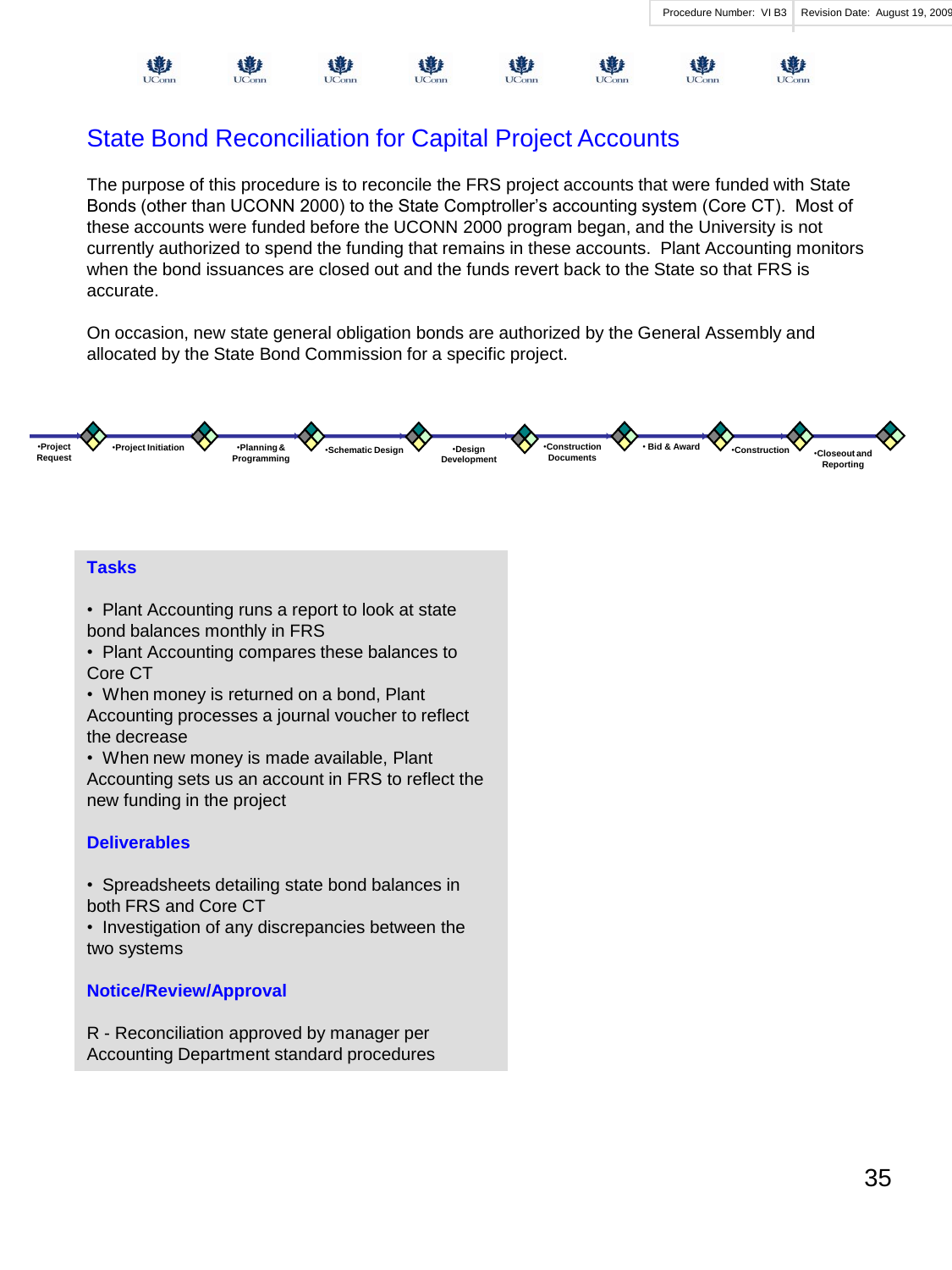# Table of Contents

### **Appendix**

 $\mathbf{Q}$ 

 $\bigcirc_{\text{UConn}}$ 



| Appendix          | Procedure                                                      |                         |  |  |
|-------------------|----------------------------------------------------------------|-------------------------|--|--|
| NumberDescription |                                                                | Page                    |  |  |
| $\mathbf 1$       | <b>Mission Statements</b>                                      | $\overline{\mathbf{4}}$ |  |  |
| $\overline{2}$    | Capital Project Delivery Process - Administrative Services     |                         |  |  |
|                   | and Financial Procedures Chapter 2                             | 6, 12                   |  |  |
| 3                 | <b>FRS Sample Screens</b>                                      | 10                      |  |  |
| 4                 | <b>FAMIS Sample Screens</b>                                    | 10                      |  |  |
| 5                 | <b>FAMIS Procedures</b>                                        | 10                      |  |  |
| 6                 | <b>Capstat Sample Screens</b>                                  | 10                      |  |  |
| $\overline{7}$    | Fiscal Year 2007 Capital Budget                                | 11                      |  |  |
| 8                 | Approval of Deferred Maintenance/Code/ADA                      |                         |  |  |
|                   | Renovation Lump Sum Project List for FY07                      | 11                      |  |  |
| 9                 | UCONN 2000 Phase III (21st Century UConn) Preliminary          |                         |  |  |
|                   | Outline by Fiscal Year                                         | 11,30                   |  |  |
| 10                | Request to Add a New Named Project to UCONN 2000               |                         |  |  |
|                   | to the BOT                                                     | 11                      |  |  |
| 11                | Board of Trustees Letter to Submit to the Governor and         |                         |  |  |
|                   | Approved Resolution for the Issuance of Securities             | 11                      |  |  |
| 12                | General Statutes of Connecticut, 109a-109y Inclusive           | 11                      |  |  |
| 13                | Request to Add a New Named Project to UCONN 2000               |                         |  |  |
|                   | to the Legislature                                             | 11                      |  |  |
| 14                | Thirteenth Supplemental Indenture Authorizing University       |                         |  |  |
|                   | of Connecticut General Obligation Bonds                        | 11                      |  |  |
| 15                | Approval of Budget for UCONN 2000 Projects Under \$500,000     | 12, 13                  |  |  |
| 16                | Discuss Purchasing Policies and Advancement of Foundation      |                         |  |  |
|                   | Funds Meeting Minutes 4/25/06                                  | 13                      |  |  |
| 17                | Sample Approval of Project (Final) Budget                      | 12                      |  |  |
| 18                | <b>CPCA Contract Approval Request</b>                          | 14                      |  |  |
| 19                | Approval of Change to Original Contract, Work Plan or Purchase |                         |  |  |
|                   | Order Request Checklist "Greensheet"                           | 16,17                   |  |  |
| 20                | <b>Greensheet Log Printout</b>                                 | 18                      |  |  |
| 21                | Approval for Payment Checklist "Goldenrod"                     | 19, 20, 22              |  |  |
| 22                | Approval for Payment of Legal Invoices Checklist               | 21                      |  |  |
| 23                | Memo for Quarterly Payroll Allocation                          | 23                      |  |  |
| 24                | Procedure for Quarterly Payroll Allocation                     | 23                      |  |  |
| 25                | UCONN 2000 Recoding/Expenditure Checklist                      | 24                      |  |  |
| 26                | Interim Financial Closeout Procedure                           | 29                      |  |  |
| 27                | Revised Allocation of Bond Proceeds of the Ninth               |                         |  |  |
|                   | Supplemental Indenture (University of Connecticut General      |                         |  |  |
|                   | Obligaiton Bonds, 2003 Series A)                               | 29                      |  |  |
| 28                | Schedule A Sample - UCHC Reimbursement                         | 25                      |  |  |